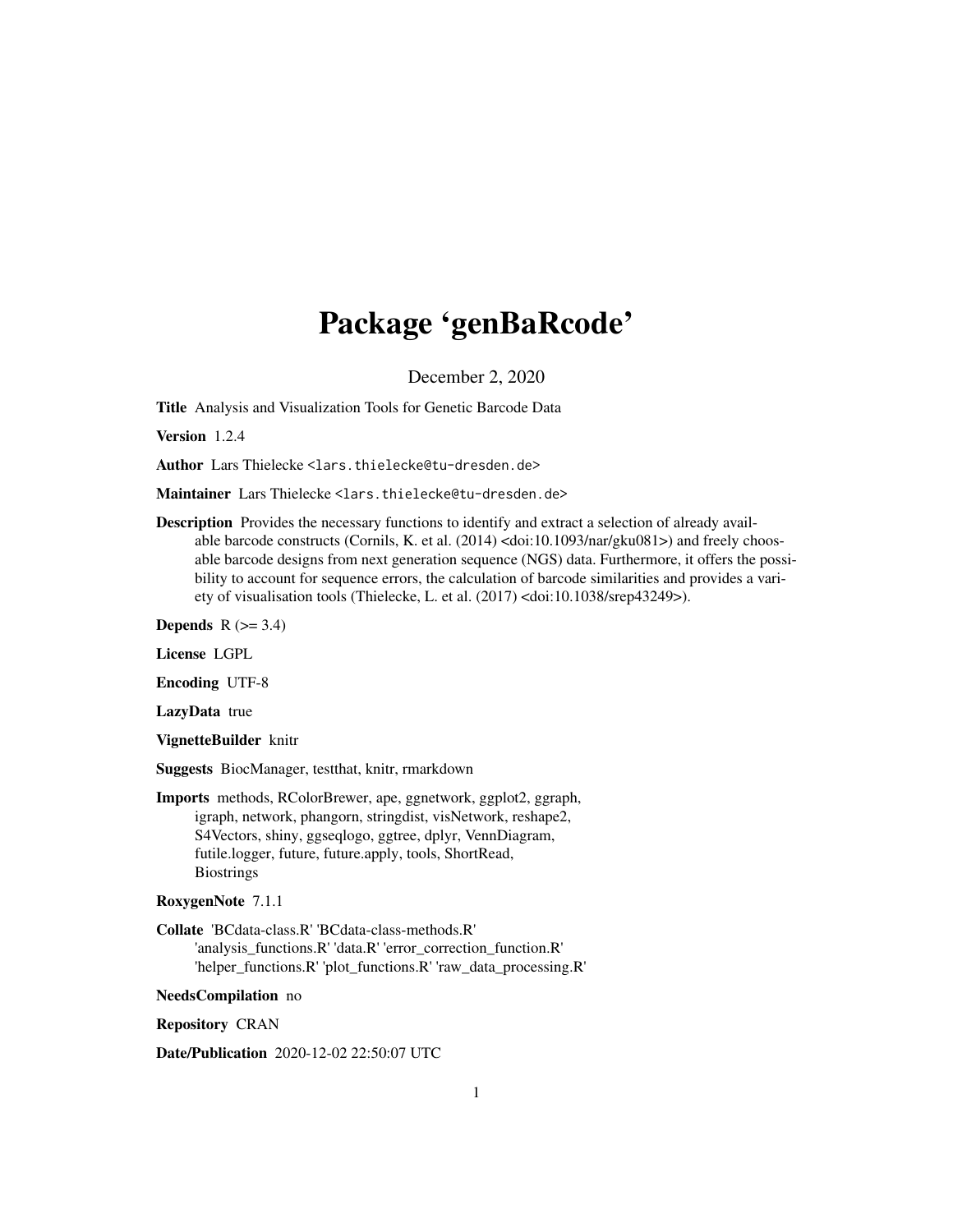# R topics documented:

| 3                                                                                              |
|------------------------------------------------------------------------------------------------|
| 3                                                                                              |
| $\overline{4}$                                                                                 |
| $\overline{4}$                                                                                 |
| 5                                                                                              |
| 5                                                                                              |
| 6                                                                                              |
| 6                                                                                              |
| 7                                                                                              |
| 7                                                                                              |
| 7                                                                                              |
| 8                                                                                              |
| 8                                                                                              |
| 9                                                                                              |
| 9                                                                                              |
| <b>10</b>                                                                                      |
| 10                                                                                             |
| 11                                                                                             |
|                                                                                                |
|                                                                                                |
|                                                                                                |
| 14                                                                                             |
| $genBaRcode\_app$<br>16                                                                        |
| 16                                                                                             |
|                                                                                                |
| 17                                                                                             |
|                                                                                                |
|                                                                                                |
|                                                                                                |
| 20                                                                                             |
| 20                                                                                             |
| 22                                                                                             |
| 23                                                                                             |
| 24                                                                                             |
|                                                                                                |
|                                                                                                |
| 26                                                                                             |
| 27                                                                                             |
| 29<br>$plotNucFrequency \ldots \ldots \ldots \ldots \ldots \ldots \ldots \ldots \ldots \ldots$ |
| plotQualityScoreDis<br>29                                                                      |
| plotQualityScorePerCycle<br>30                                                                 |
| 30                                                                                             |
| 31                                                                                             |
| plotTimeSeries<br>32                                                                           |
| 33                                                                                             |
| 34                                                                                             |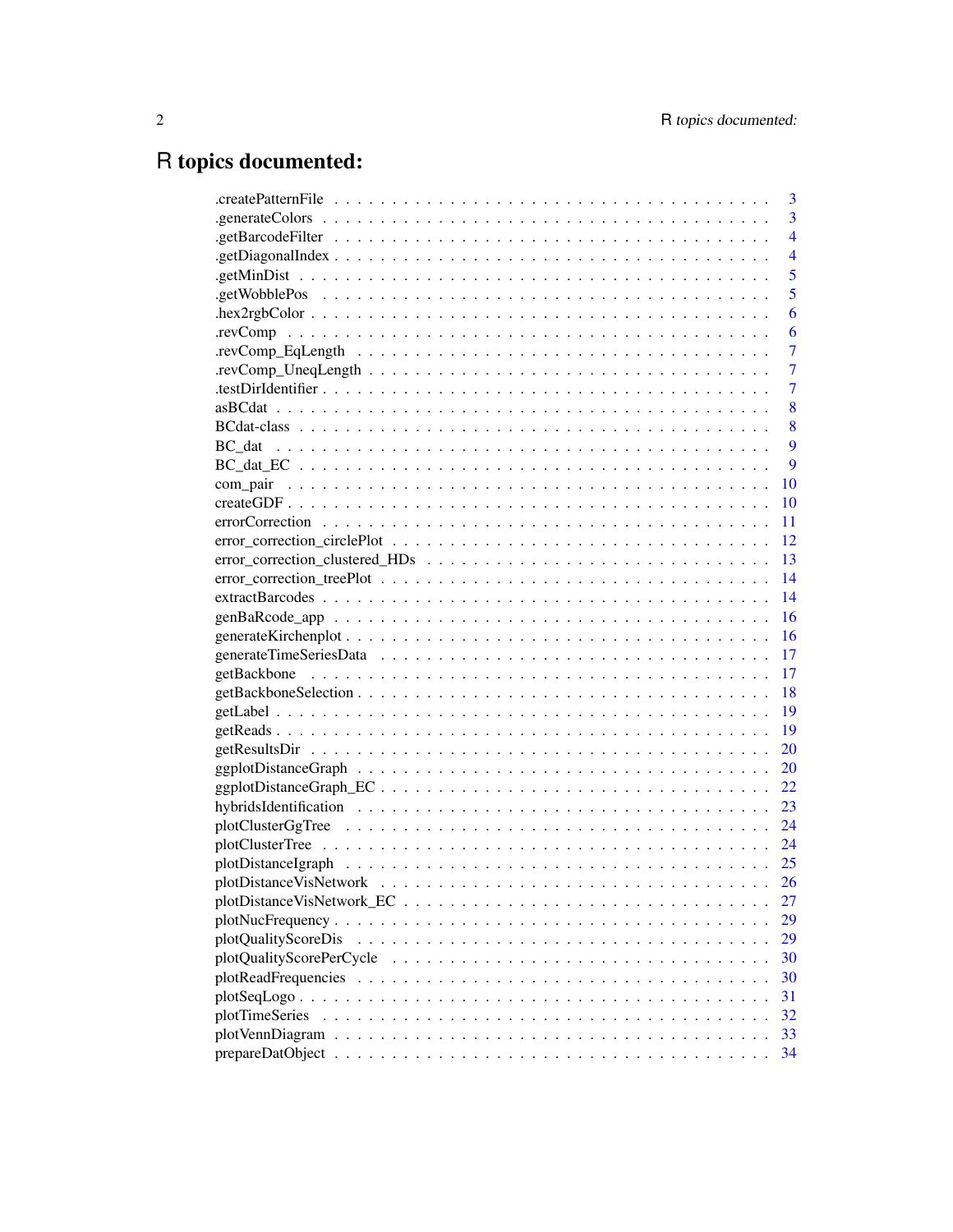# <span id="page-2-0"></span>.createPatternFile 3

| Index |  |  |  |  |  |  |  |  |  |  |  |  |  |  |  |  |  |  |  |
|-------|--|--|--|--|--|--|--|--|--|--|--|--|--|--|--|--|--|--|--|

.createPatternFile *Internal function*

#### Description

Creates a search file for a command line grep search.

# Usage

```
.createPatternFile(bc_backbone, patterns_file)
```
# Arguments

| bc_backbone   | a character string (barcode pattern). |
|---------------|---------------------------------------|
| patterns_file | a character string (file name)        |

.generateColors *Color list generation*

#### Description

Generates a collection of colors for a list of barcodes based on their identified minimum hamming distances.

#### Usage

```
.generateColors(minHD, type = "rainbow", alpha = 1)
```
#### Arguments

| minHD | a numeric vector of all the minimum hamming distances.                                                |
|-------|-------------------------------------------------------------------------------------------------------|
| type  | a character string. Possible Values are "rainbow", "heat.colors", "topo.colors",<br>"greens", "wild". |
| alpha | a numeric value between 0 and 1, modifies colour transparency.                                        |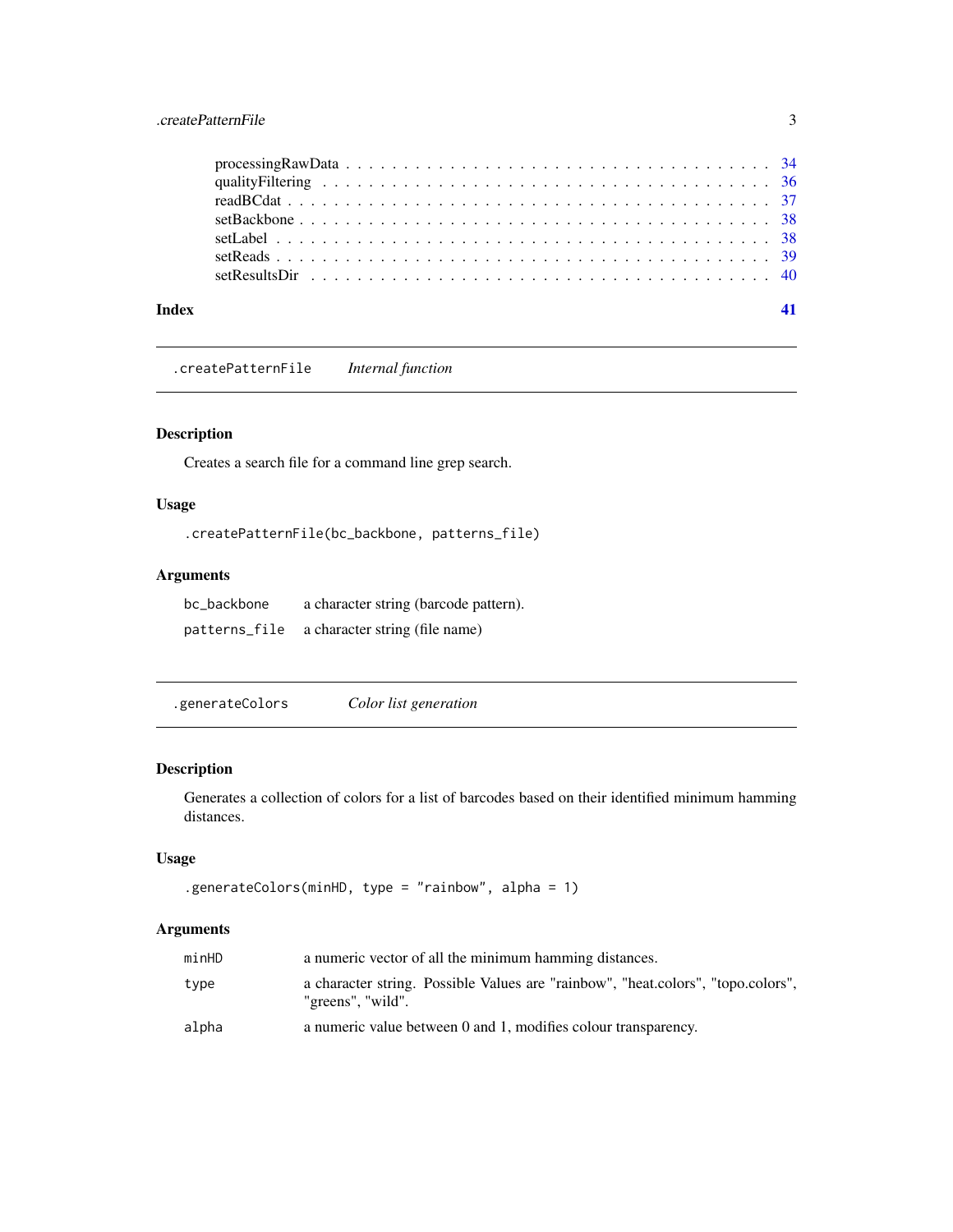<span id="page-3-0"></span>.getBarcodeFilter *Internal function*

#### Description

Identifies the barcode positions within the barcode backbone and generates a awk command.

#### Usage

.getBarcodeFilter(wobble\_pos)

#### Arguments

wobble\_pos a character string.

.getDiagonalIndex *Index Generation*

# Description

Generates a matrix index to create a square triangular matrix.

#### Usage

```
.getDiagonalIndex(n)
```
#### Arguments

n an integer indicating the size of the resulting index matrix.

# Value

a locigal matrix of size n x n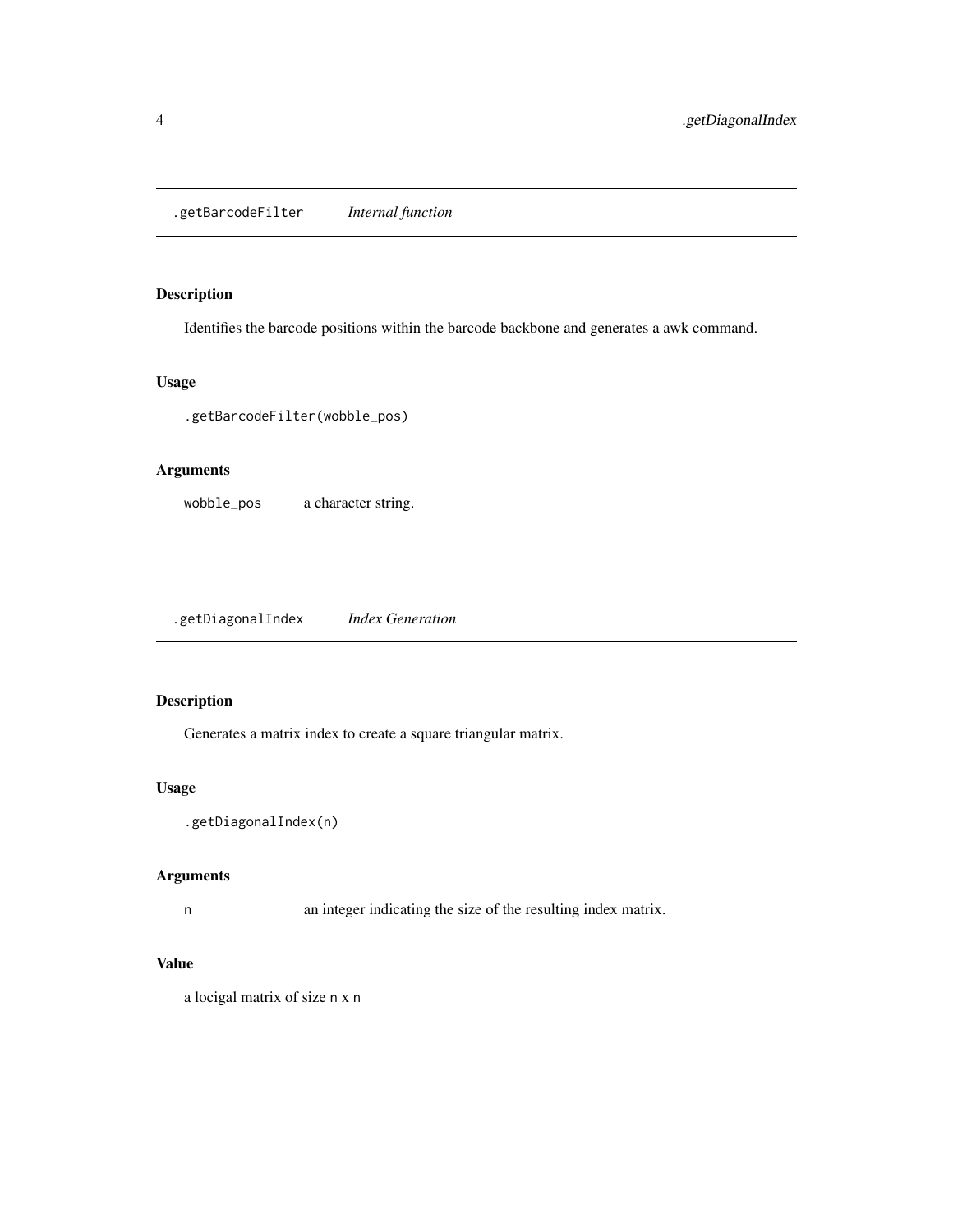<span id="page-4-0"></span>

Calculates the minimum distance to a set of predefined barcodes for a given list of barcode.

### Usage

.getMinDist(BC\_dat, ori\_BCs, m = "hamming")

# Arguments

| BC dat  | a BCdat object                                                                                                                                                                                                                                                                     |
|---------|------------------------------------------------------------------------------------------------------------------------------------------------------------------------------------------------------------------------------------------------------------------------------------|
| ori BCs | a character vector containing barcodes to which the minimal hamming distance<br>will be calculated.                                                                                                                                                                                |
| m       | a character string, Method for distance calculation, default value is Hamming<br>distance. Possible values are "osa", "lv", "dl", "hamming", "lcs", "qgram",<br>"cosine", "jaccard", "jw", "soundex" (see stringdist function of the stringdist-<br>package for more information). |

```
.getWobblePos getWobblePos
```
# Description

Extracts barcode positions.

#### Usage

```
.getWobblePos(bc_backbone = "")
```
#### Arguments

bc\_backbone a character vector.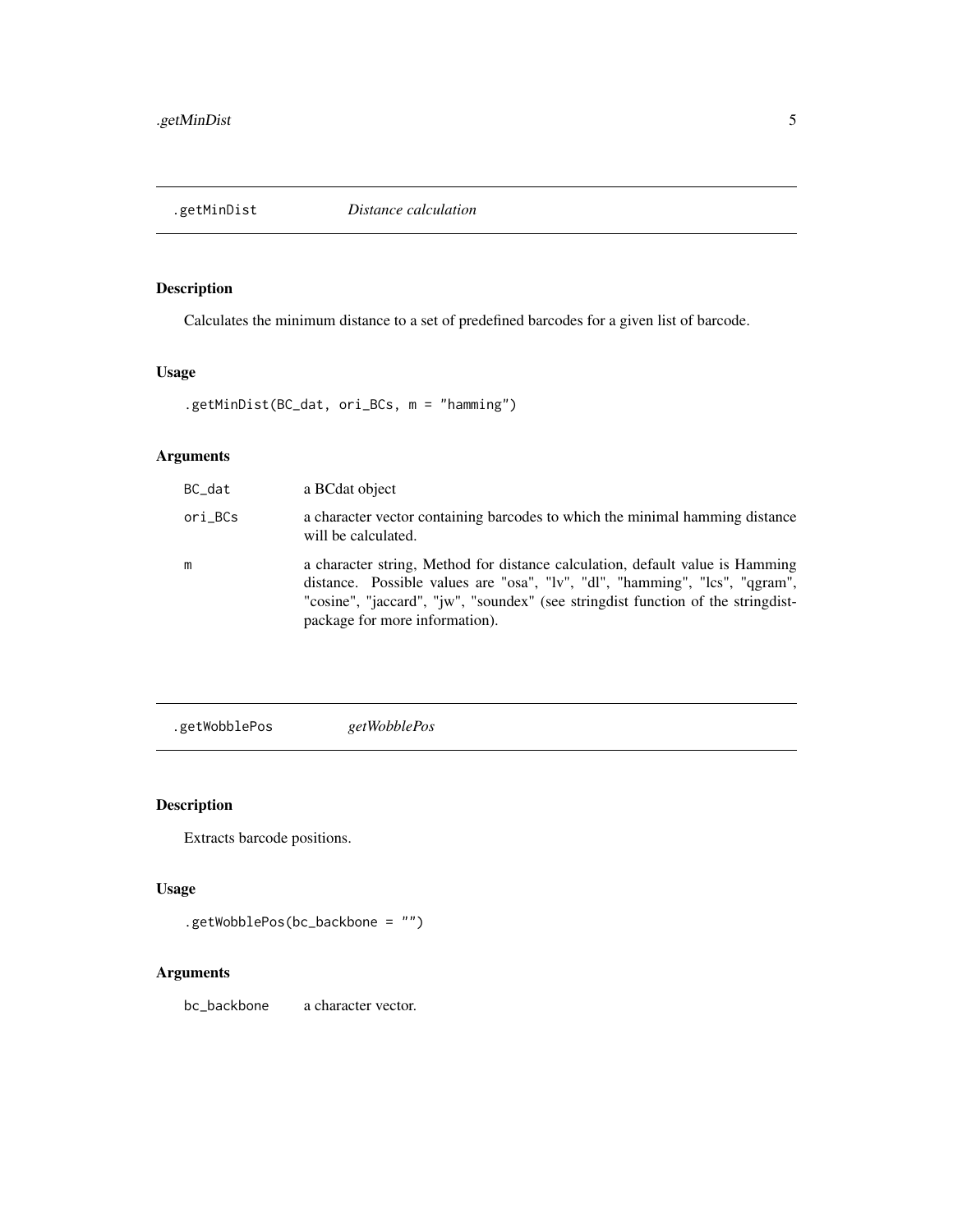<span id="page-5-0"></span>

Converts hex colors into gephi usable rgb colors

#### Usage

.hex2rgbColor(colrs)

#### Arguments

colrs a character vector containing a list of hex colors

# Value

a color vector.

.revComp *DNA string manipulation*

# Description

Converts a vector of character strings (DNA sequences) into its reverse complement.

#### Usage

.revComp(seq\_dat)

# Arguments

seq\_dat a character vector containing DNA sequences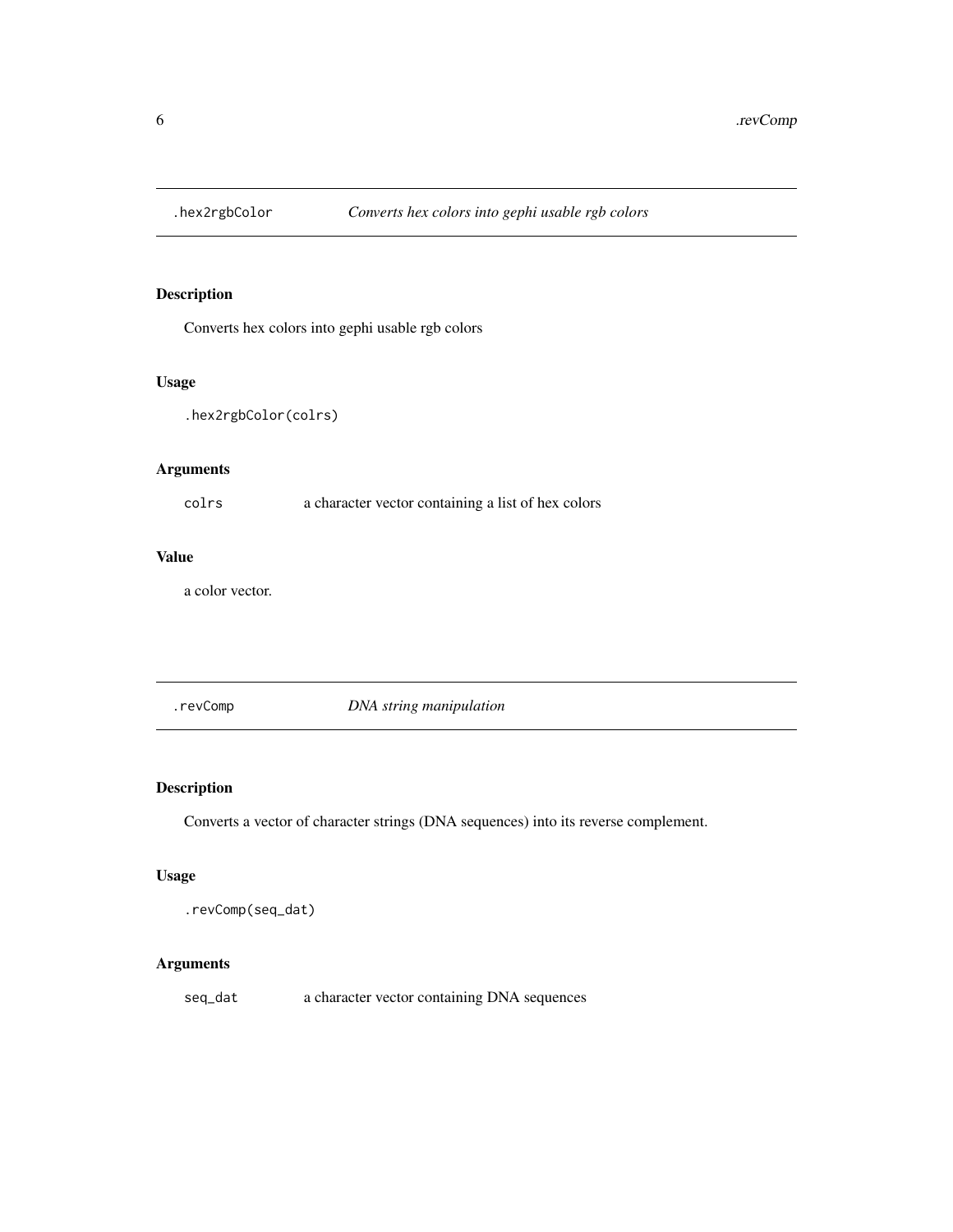<span id="page-6-0"></span>.revComp\_EqLength *DNA string manipulation for equal string sizes*

#### Description

Converts a vector of equally long character strings into its reverse complement.

#### Usage

```
.revComp_EqLength(seq_dat, word_length)
```
#### Arguments

| seg_dat     | a character vector.                |
|-------------|------------------------------------|
| word_length | an integer giving the word length. |

.revComp\_UneqLength *DNA string manipulation for unequal string sizes*

#### Description

Converts a vector of unequally long character strings into the reverse complement.

#### Usage

```
.revComp_UneqLength(seq_dat)
```
#### Arguments

seq\_dat A character vector.

.testDirIdentifier *Internal function*

#### Description

Checks directory paths for correctness and if nessesary corrects them.

#### Usage

```
.testDirIdentifier(s)
```
#### Arguments

s a character string.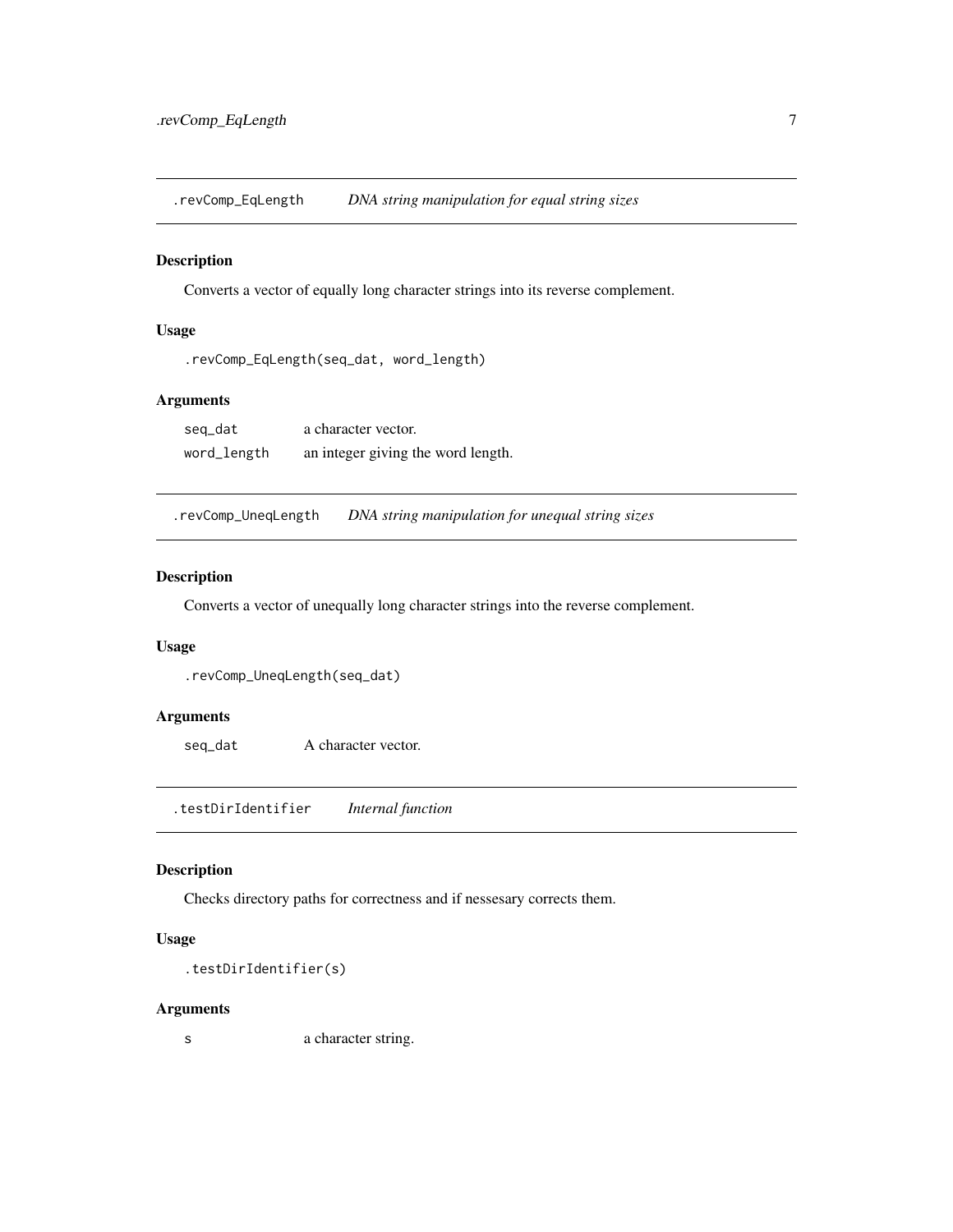<span id="page-7-0"></span>

Converts a data.frame into a BCdat object.

### Usage

```
asBCdat(dat, label = "empty", BC_backbone = "none", resDir = getwd())
```
#### Arguments

| dat         | a data. frame object with two columns containing read counts and barcode se-<br>quences.                             |
|-------------|----------------------------------------------------------------------------------------------------------------------|
| label       | a optional character string used as label.                                                                           |
| BC_backbone | a optional character string, describing the barcode backbone structure.                                              |
| resDir      | a optional character string, identifying the path to the results directory, default<br>is current working directory. |

#### Value

a BCdat object.

BCdat-class *BCdat class.*

#### Description

BCdat class.

#### Slots

reads data.frame containing barcode sequences and their corresponding read counts.

results\_dir character string of the working directory path.

label character string identifying the particular experiment (will be part of the names of any file created).

BC\_backbone character string of the used barcode design (also called barcode backbone).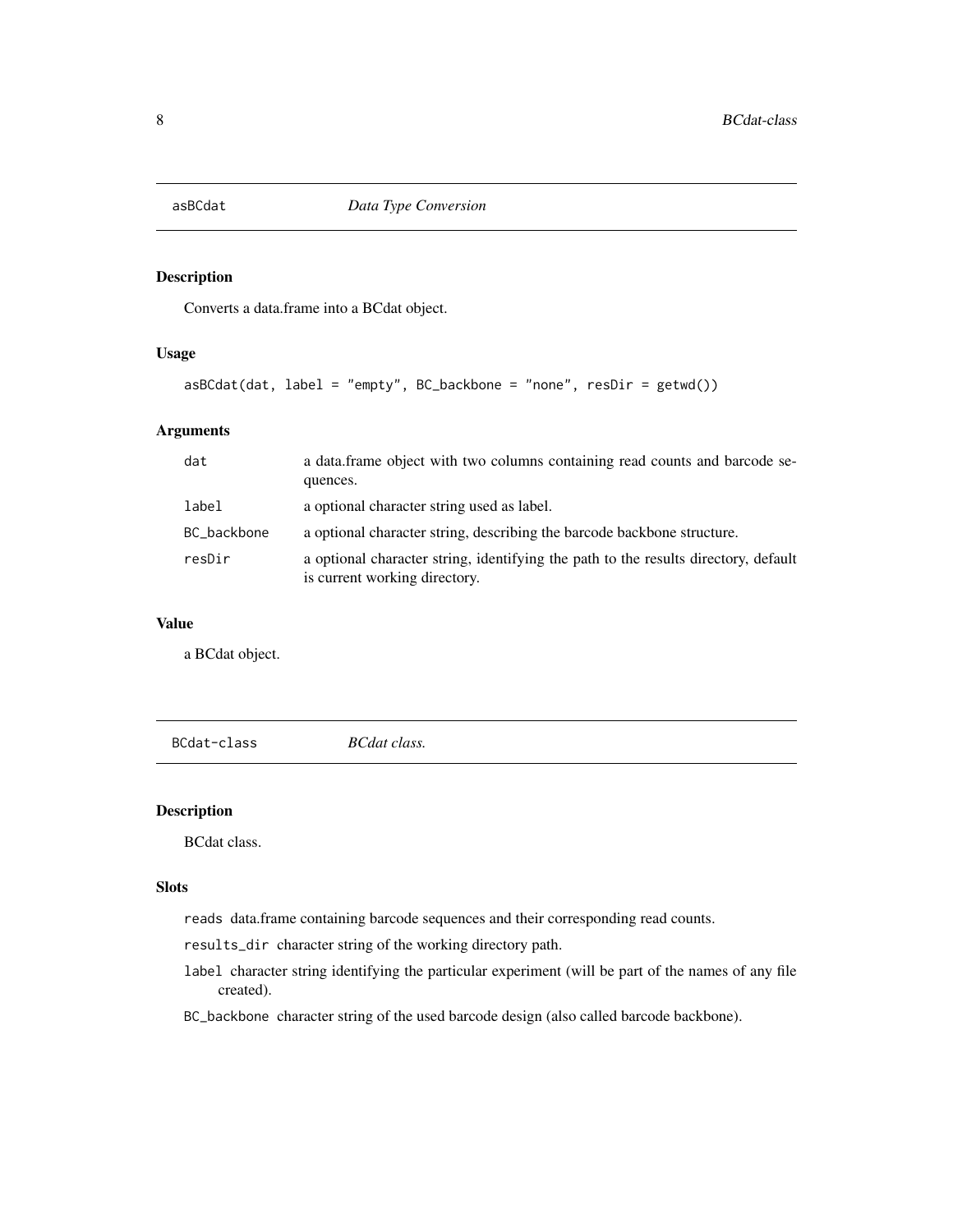<span id="page-8-0"></span>

A dataset containing an example BCdat object which consists of 98 barcode sequences and with no error correction yet.

#### Usage

BC\_dat

#### Format

A S4 data object with the following slots:

class sequence overview barcode read counts a data frame consisting of read counts and barcode sequences results dir path to a directory for any kind of results barcode backbone a string clarifying the barcode backbone structure label character string, used as label for file names etc.

#### Details

BC\_dat:

BC\_dat\_EC *Barcode distribution of an example experiment.*

#### Description

A dataset containing an example BCdat object after error-correction which consists of 10 barcode sequences.

#### Usage

BC\_dat\_EC

#### Format

A S4 data object with the following slots:

class sequence overview

barcode read counts a data frame consisting of read counts and barcode sequences results dir path to a directory for any kind of results

barcode backbone a string clarifying the barcode backbone structure

label character string, used as label for file names etc.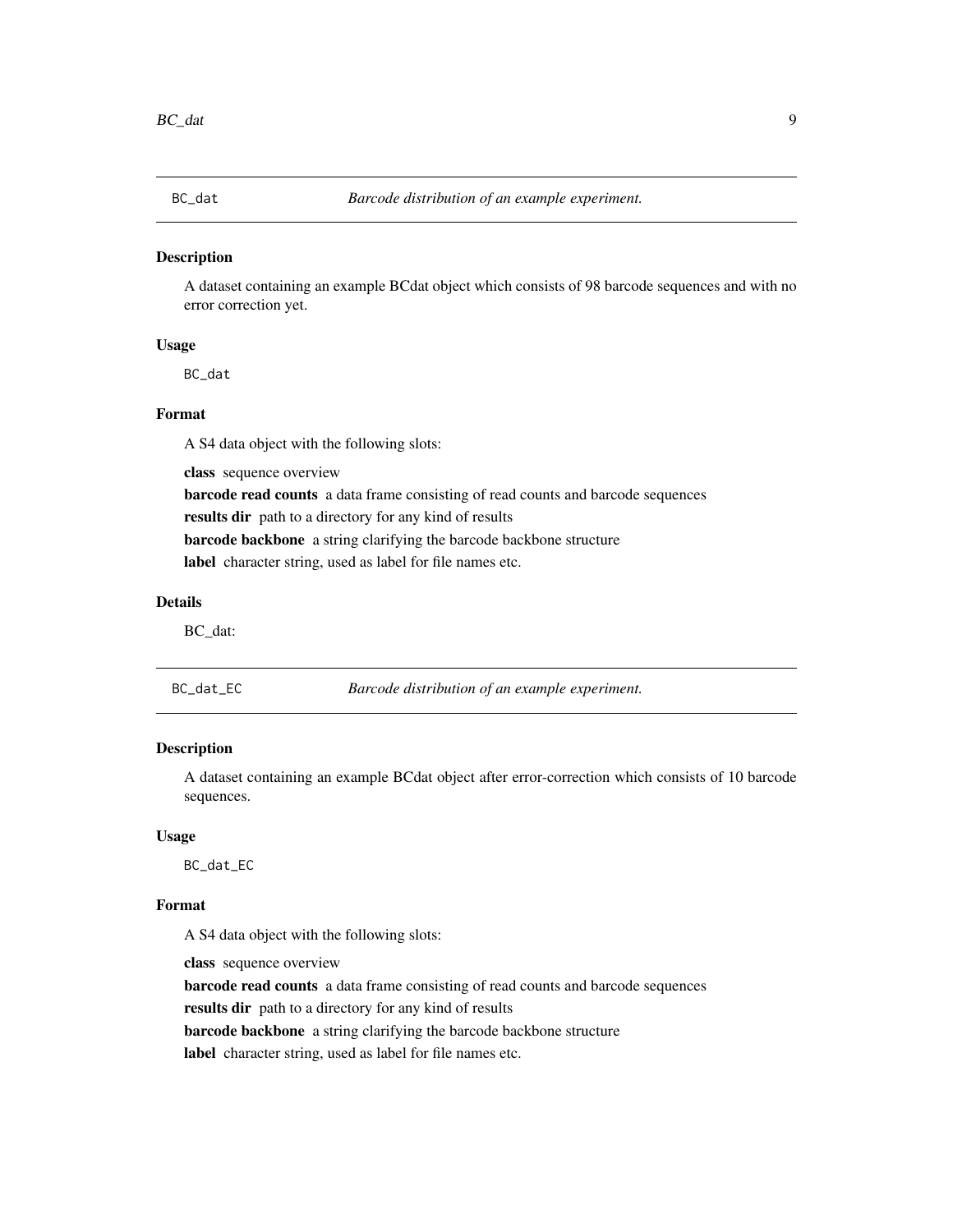<span id="page-9-0"></span>10 createGDF

# Details

BC\_dat\_EC:

# com\_pair *Compairing two BCdat Objects*

#### Description

Compairing two BCdat Objects

#### Usage

com\_pair(BC\_dat1 = NULL, BC\_dat2 = NULL)

#### Arguments

| BC_dat1 | the first BCdat object.  |
|---------|--------------------------|
| BC_dat2 | the second BCdat object. |

#### Value

a list containing the shared and the unqiue barcodes.

createGDF *Creating a gdf File*

#### Description

createGDF creates a data file usable with the free graph visualisation tool gephi. The nodes represent barcodes and its respective size reflects the corresponding read counts. Edges between nodes indicate a distance between two barcodes of maximal minD. If ori\_BCs is provided the node color refelects the distance of a particular barcode to one of the provided barcode sequences.

#### Usage

```
createGDF(
 BC_dat,
 minDist = 1,
  log a = TRUE,ori_BCs = NULL,
 col_type = "rainbow",
  m = "hamming")
```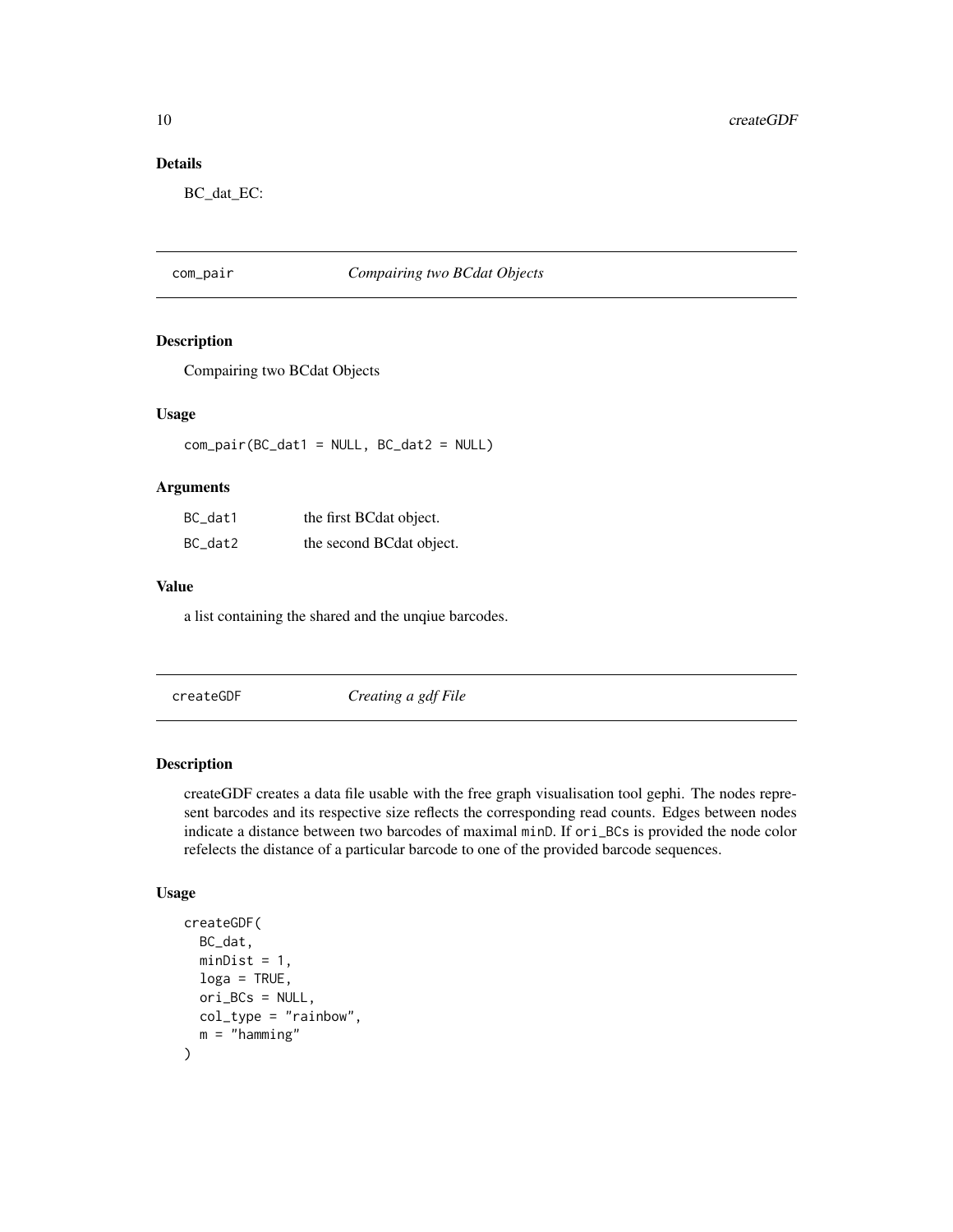#### <span id="page-10-0"></span>errorCorrection 11

#### Arguments

| BC_dat   | a BCdat object.                                                                                                                                                                                                                                                                    |
|----------|------------------------------------------------------------------------------------------------------------------------------------------------------------------------------------------------------------------------------------------------------------------------------------|
| minDist  | an integer value representing the maximal distance value for which the graph<br>will contain edges.                                                                                                                                                                                |
| loga     | a logical value indicating the use or non-use of logarithmic read count values.                                                                                                                                                                                                    |
| ori_BCs  | a vector of character strings containing the barcode sequences (without the fixed<br>positions of the barcode construct).                                                                                                                                                          |
| col_type | character sting, choosing one of the available color palettes.                                                                                                                                                                                                                     |
| m        | a character string, Method for distance calculation, default value is Hamming<br>distance. Possible values are "osa", "lv", "dl", "hamming", "lcs", "qgram",<br>"cosine", "jaccard", "jw", "soundex" (see stringdist function of the stringdist-<br>package for more information). |

#### Examples

```
## Not run:
```

```
data(BC_dat)
createGDFFile(BC_dat, minDist = 1, loga = TRUE, ori_BCs = NULL, col_type = "rainbow")
## End(Not run)
```
errorCorrection *Error Correction*

#### Description

Corrects a list of equally long (barcode) sequences. Based on calculated hamming distances as a measure of similarity, highly similar sequences are clustered together and the cluster label will be the respective sequence with the highest read count.

#### Usage

```
errorCorrection(
 BC_dat,
 maxDist,
  save\_it = FALSE,cpus = 1,strategy = "sequential",
 m = "hamming",
  type = "standard",
  only_EC_BCs = TRUE,
 EC_analysis = FALSE,
  start_small = TRUE
\mathcal{E}
```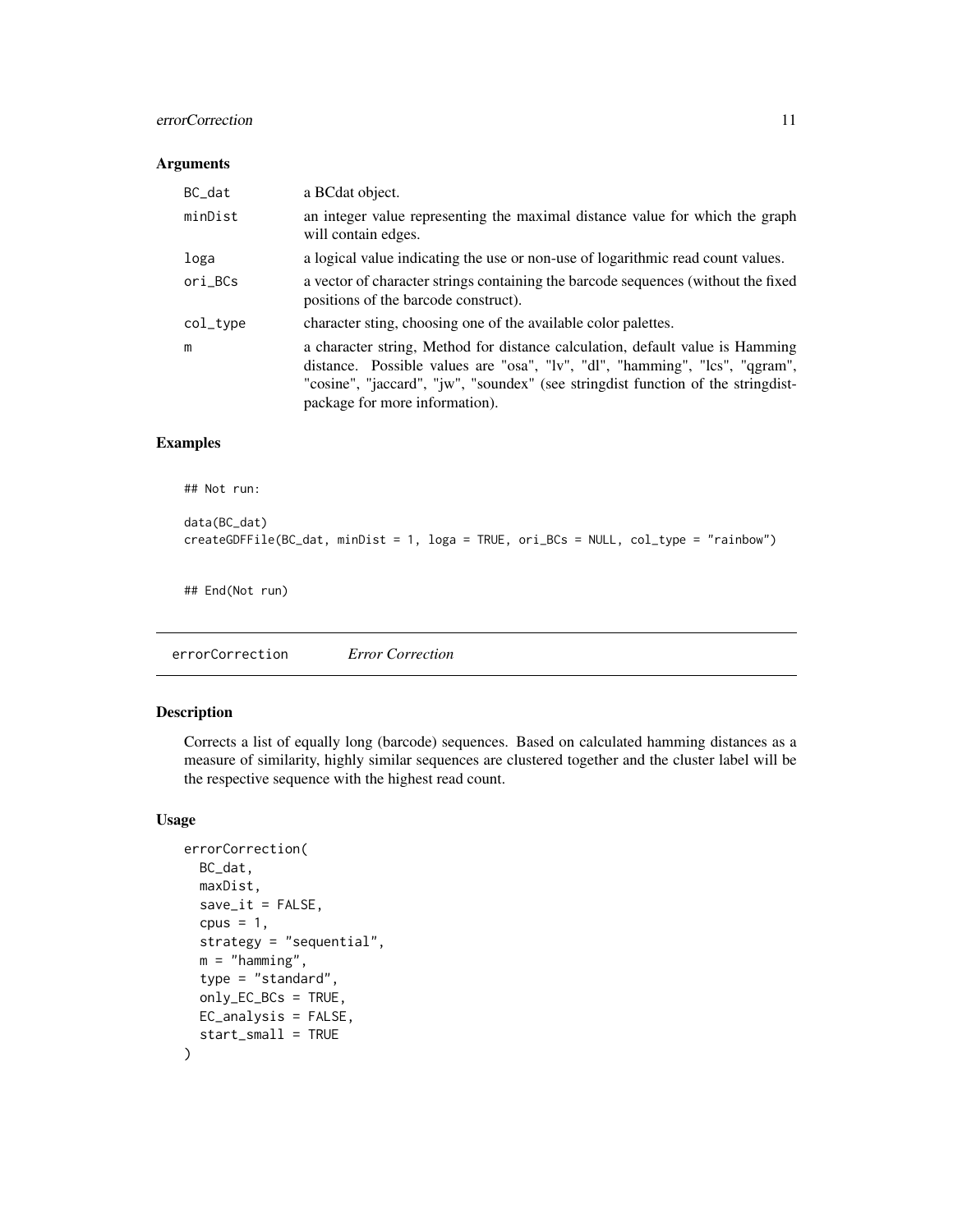# <span id="page-11-0"></span>Arguments

| BC_dat      | one or a list of BCdat objects, containing the necessary sequences.                                                                                                                                                                                                                                                                                                      |
|-------------|--------------------------------------------------------------------------------------------------------------------------------------------------------------------------------------------------------------------------------------------------------------------------------------------------------------------------------------------------------------------------|
| maxDist     | an integer value representing the maximal hamming distance for which it is<br>allowed to cluster two sequences together.                                                                                                                                                                                                                                                 |
| save_it     | a logical value. If TRUE the data will be saved as csv-file.                                                                                                                                                                                                                                                                                                             |
| cpus        | an integer value, in case multiple BCdat objects are provided a CPU number<br>greater than one would allow for a parallelized calculation (one CPU per BCdat<br>object).                                                                                                                                                                                                 |
| strategy    | since the future package is used for parallelisation a strategy has to be stated,<br>the default is "sequential" (cpus = 1) and "multiprocess" (cpus > 1). It is not<br>necessary to chose a certain strategy, since it will be adjusted accordingly to<br>the number of cpus which were choosen. For further information please read<br>future::plan() R-Documentation. |
| m           | a character string, Method for distance calculation, default value is Hamming<br>distance. Possible values are "osa", "lv", "dl", "hamming", "lcs", "qgram",<br>"cosine", "jaccard", "jw", "soundex" (see stringdist function of the stringdist-<br>package for more information)                                                                                        |
| type        | there are different error correction strategies avalable ("standard", "connectivity<br>based", "graph based", "clustering").                                                                                                                                                                                                                                             |
| only_EC_BCs | a logical value. If TRUE only informations about barcodes which are still<br>present after error correction will be saved. Only meaningful if EC_analysis<br>is set to TRUE.                                                                                                                                                                                             |
| EC_analysis | a logical value. If TRUE additional error correction details will be returned,<br>which can also be visualised with the respective "error correction" plots.                                                                                                                                                                                                             |
| start_small | a logical value. If TRUE, the error correcton type "standard" will cluster always<br>the smallest highly similar BC with the BC of interest. IF FALSE, the error<br>correcton type "standard" will adapt its cluster strategy and cluster always BC<br>of interest with the most frequent highly similar BC.                                                             |

# Examples

```
data(BC_dat)
BC_dat_EC <- errorCorrection(BC_dat, maxDist = 8, save_it = FALSE, m = "hamming")
```
error\_correction\_circlePlot *Circle Plot*

# Description

creates a circle plot based on the additional data gathered by the error\_correction function (EC\_analysis needs to be set to TRUE). This function is intended to visualize the error correction procedure.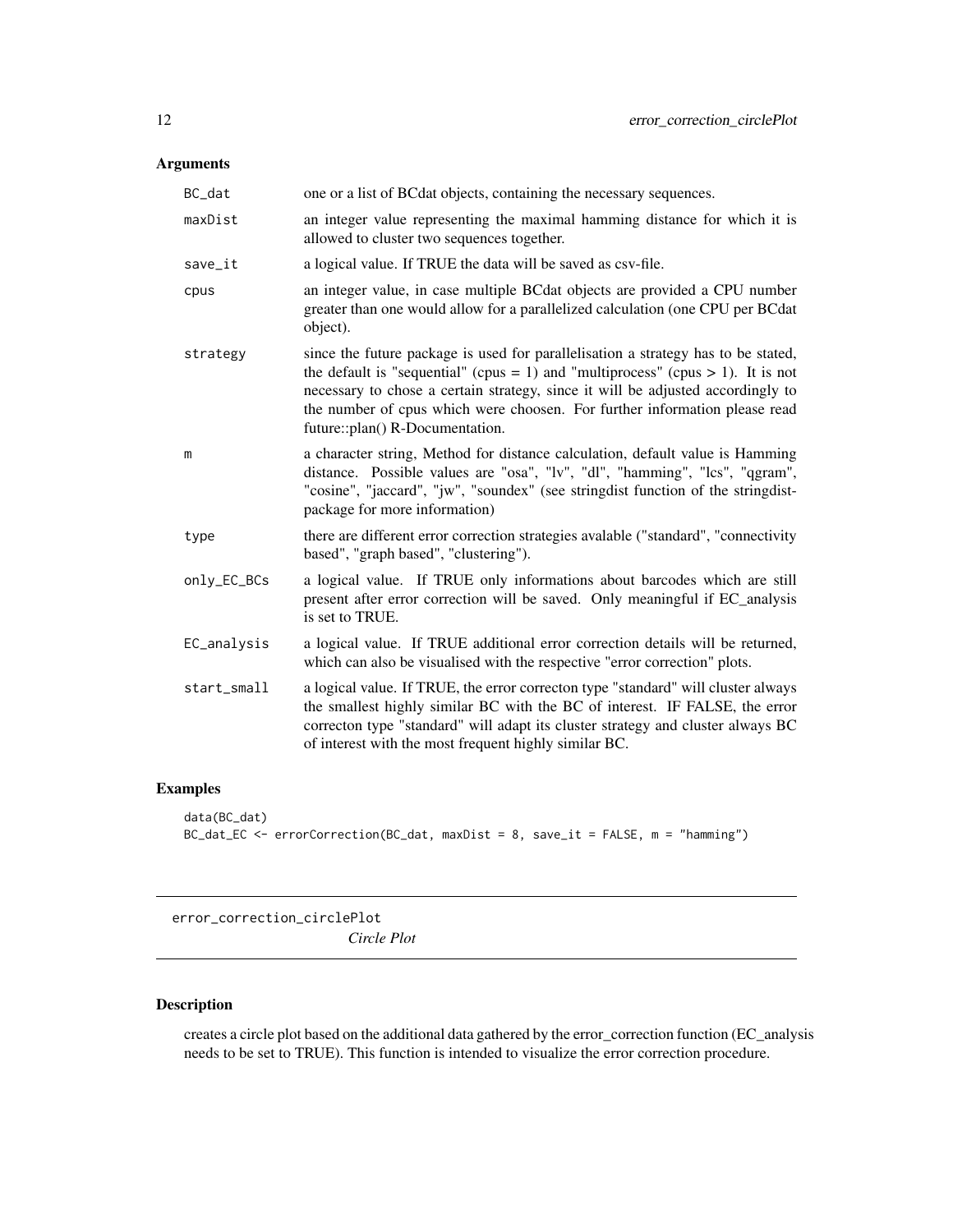# <span id="page-12-0"></span>Usage

```
error_correction_circlePlot(edges, vertices)
```
# Arguments

| edges    | a data frame containing edge definitions by two columns calles "from" and<br>"to". Such data frame will be returned by the error_correction function with<br>the EC analysis parameter set to TRUE. |
|----------|-----------------------------------------------------------------------------------------------------------------------------------------------------------------------------------------------------|
| vertices | a data frame with at least one column containing a list of nodes (also returned<br>by the error_correction function with the EC_analysis parameter set to TRUE)                                     |

#### Value

a ggplot2 object.

error\_correction\_clustered\_HDs *Clustered HD Plot*

# Description

This function will create a jitter plot displaying the maximal distances within each of the barcode sequence clusters.

# Usage

```
error_correction_clustered_HDs(datEC, size = 0.75)
```
# Arguments

| dateC | a BC_dat object, returned by the error_correction function with the EC_analysis<br>parameter set to TRUE. |
|-------|-----------------------------------------------------------------------------------------------------------|
| size  | a numeric value, specifying the dot size.                                                                 |

#### Value

a ggplot2 object.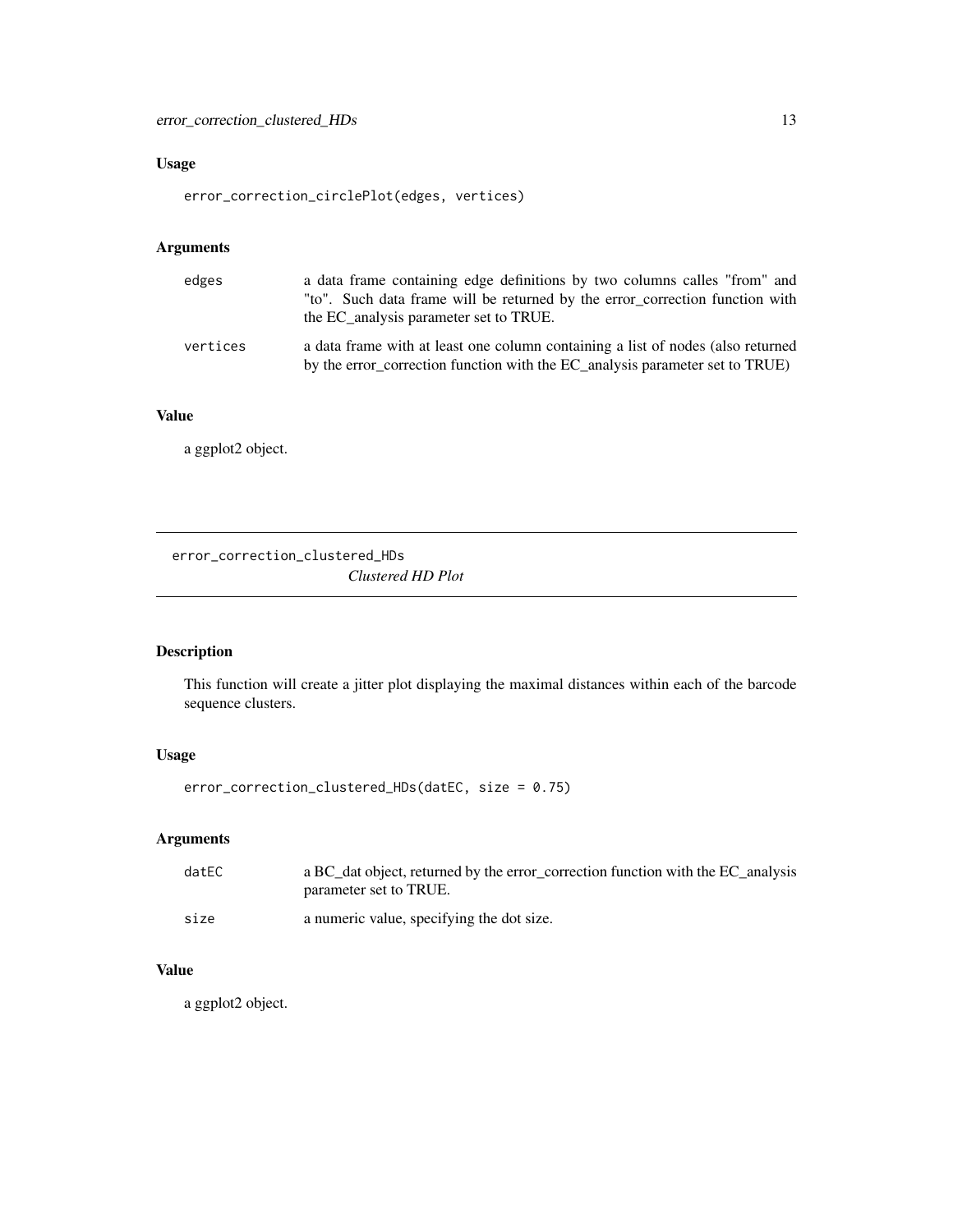<span id="page-13-0"></span>error\_correction\_treePlot

*Tree Plot*

# Description

creates a Tree Plot visualising of the barcode clustering as part of the error correction process.

#### Usage

error\_correction\_treePlot(edges, vertices)

#### Arguments

| edges    | a data frame containing edge definitions by two columns calles "from" and<br>"to". Such data frame will be returned by the error_correction function with<br>the EC analysis parameter set to TRUE. |
|----------|-----------------------------------------------------------------------------------------------------------------------------------------------------------------------------------------------------|
| vertices | a data frame with at least one column containing a list of nodes (also returned<br>by the error_correction function with the EC_analysis parameter set to TRUE)                                     |

#### Value

a ggplot2 object.

## Description

Extracts barcodes according to the given barcode design from a fastq file.

#### Usage

```
extractBarcodes(
 dat,
 label,
  results_dir = "./",
 mismatch = 0,indels = FALSE,
 bc_backbone,
  full_output = FALSE,
  cpus = 1,
  strategy = "sequential",
 wobble_extraction = TRUE,
  dist_measure = "hamming"
\mathcal{E}
```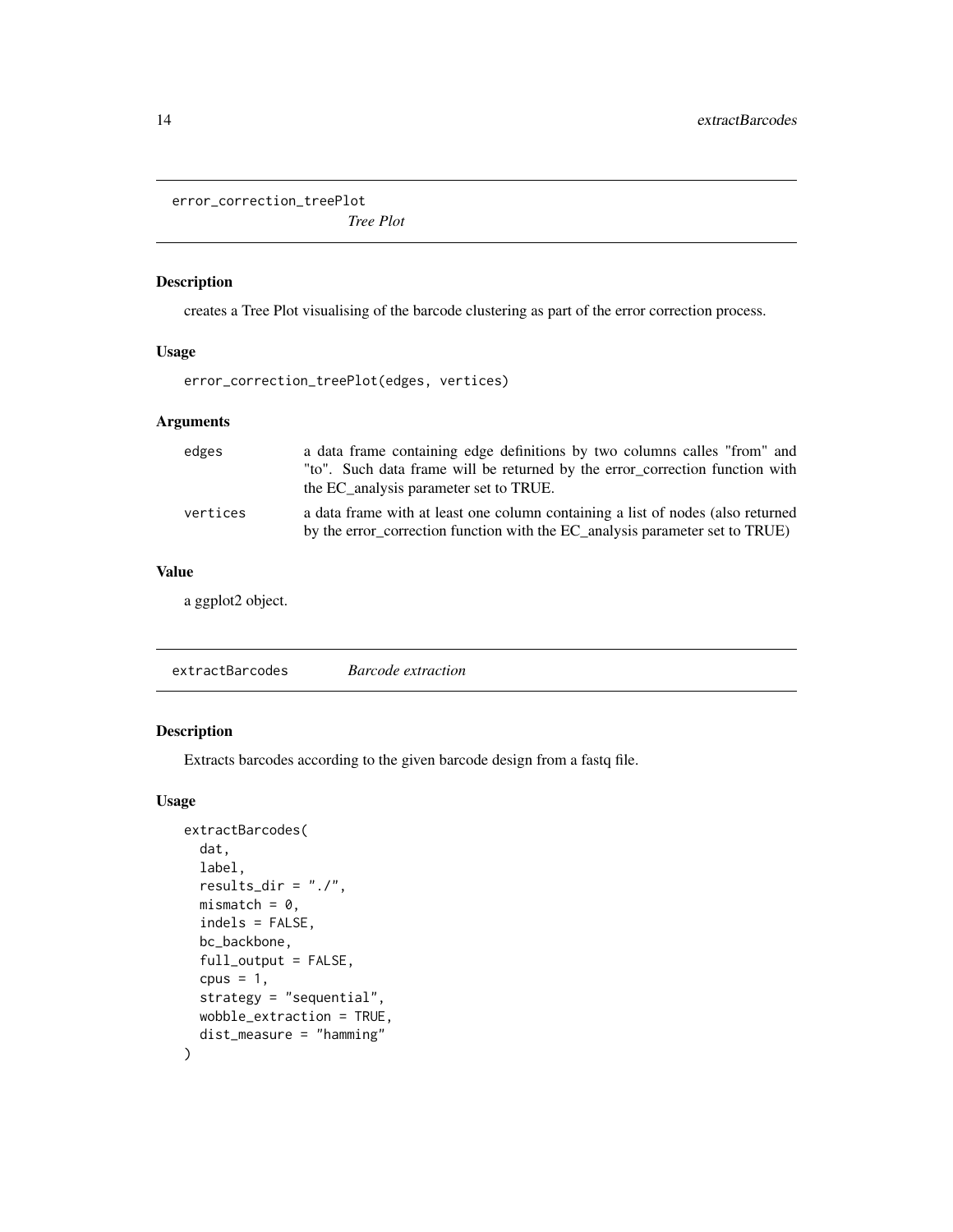#### extractBarcodes 15

### Arguments

| dat               | a ShortReadQ object.                                                                                                                                                                                                                                                                                                                                                                                                                                                                                                                        |  |
|-------------------|---------------------------------------------------------------------------------------------------------------------------------------------------------------------------------------------------------------------------------------------------------------------------------------------------------------------------------------------------------------------------------------------------------------------------------------------------------------------------------------------------------------------------------------------|--|
| label             | a character string.                                                                                                                                                                                                                                                                                                                                                                                                                                                                                                                         |  |
| results_dir       | a character string which contains the path to the results directory.                                                                                                                                                                                                                                                                                                                                                                                                                                                                        |  |
| mismatch          | an positive integer value, default is 0, if greater values are provided they indicate<br>the number of allowed mismatches when identifing the barcode constructe.                                                                                                                                                                                                                                                                                                                                                                           |  |
| indels            | under construction.                                                                                                                                                                                                                                                                                                                                                                                                                                                                                                                         |  |
| bc_backbone       | a character string or character vector describing the barcode design, variable<br>positions have to be marked with the letter 'N'.                                                                                                                                                                                                                                                                                                                                                                                                          |  |
| full_output       | a logical value. If TRUE additional output files will be generated in order to<br>identify errors.                                                                                                                                                                                                                                                                                                                                                                                                                                          |  |
| cpus              | an integer value, indicating the number of available cpus.                                                                                                                                                                                                                                                                                                                                                                                                                                                                                  |  |
| strategy          | since the future package is used for parallelisation a strategy has to be stated,<br>the default is "sequential" (cpus = 1) and "multiprocess" (cpus > 1). For further<br>information please read future::plan() R-Documentation.                                                                                                                                                                                                                                                                                                           |  |
| wobble_extraction |                                                                                                                                                                                                                                                                                                                                                                                                                                                                                                                                             |  |
|                   | a logical value. If TRUE, single reads will be stripped of the backbone and only<br>the "wobble" positions will be left.                                                                                                                                                                                                                                                                                                                                                                                                                    |  |
| dist_measure      | a character value. If "bc_backbone = 'none'", single reads will be clustered<br>based on a distance measure. Available distance methods are Optimal string<br>aligment ("osa"), Levenshtein ("lv"), Damerau-Levenshtein ("dl"), Hamming<br>("hamming"), Longest common substring ("lcs"), q-gram ("qgram"), cosine ("co-<br>sine"), Jaccard ("jaccard"), Jaro-Winkler ("jw"), distance based on soundex en-<br>coding ("soundex"). For more detailed information see stringdist function of the<br>stringdist-package for more information) |  |

# Value

one or a list of frequency table(s) of barcode sequences.

# Examples

```
## Not run:
```

```
bc_backbone <- "ACTNNCGANNCTTNNCGANNCTTNNGGANNCTANNACTNNCGANNCTTNNCGANNCTTNNGGANNCTANNACTNNCGANN"
source_dir <- system.file("extdata", package = "genBaRcode")
dat <- ShortRead::readFastq(dirPath = source_dir, pattern = "test_data.fastq.gz")
```

```
extractBarcodes(dat, label = "test", results_dir = getwd(), mismatch = 0,
indels = FALSE, bc_backbone)
```
## End(Not run)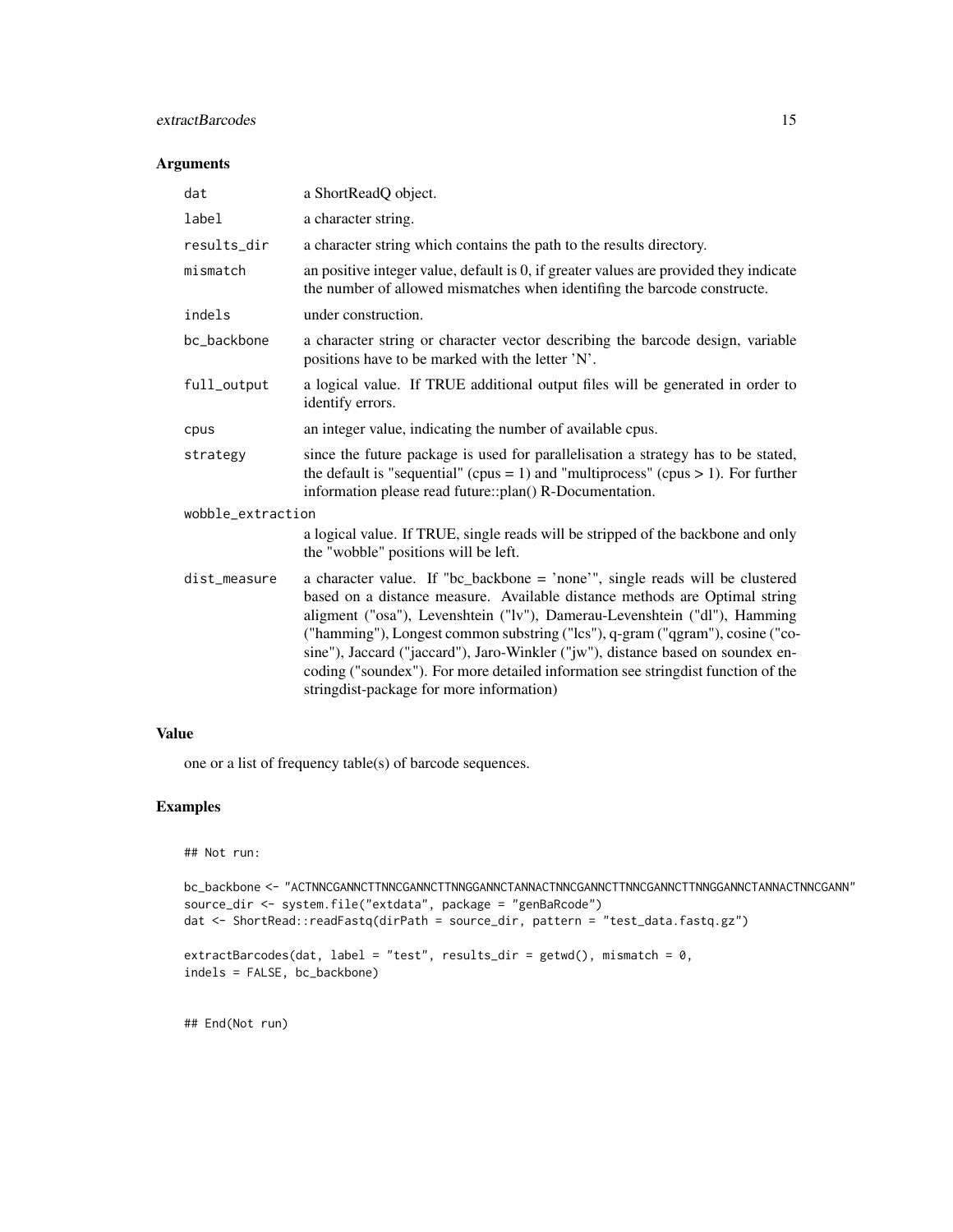<span id="page-15-0"></span>genBaRcode\_app *Shiny App*

#### Description

Launches the corresponding shiny app.

#### Usage

```
genBaRcode_app(dat_dir = system.file("extdata", package = "genBaRcode"))
```
#### Arguments

dat\_dir a character string, identifying the path to one or more fast(q) files which shall be analysed, default is the path to the package inherent example fastq file

generateKirchenplot *Plotting a Kirchenplot*

#### Description

Generates a barplot based on read counts. If ori\_BCs is provided the bar color reflects the distance between a particular barcode to one of the provided barcode sequences.

### Usage

```
generateKirchenplot(
 BC_dat,
 ori_BCs = NULL,
 ori_BCs2 = NULL,
 log a = TRUE,col_type = NULL,
 m = "hamming",setLabels = c("BC-Set 1", "Rest", "BC-Set 2")
)
```
#### Arguments

| BC_dat   | a BCdat object.                                                                                                             |
|----------|-----------------------------------------------------------------------------------------------------------------------------|
| ori_BCs  | a vector of character strings containing known barcode sequences (without the<br>fixed positions of the barcode construct). |
| ori_BCs2 | a vector of character strings containing a 2nd set of known barcode sequences<br>(also without the fixed positions).        |
| loga     | a logical value, indicating the use or non-use of logarithmic read count values.                                            |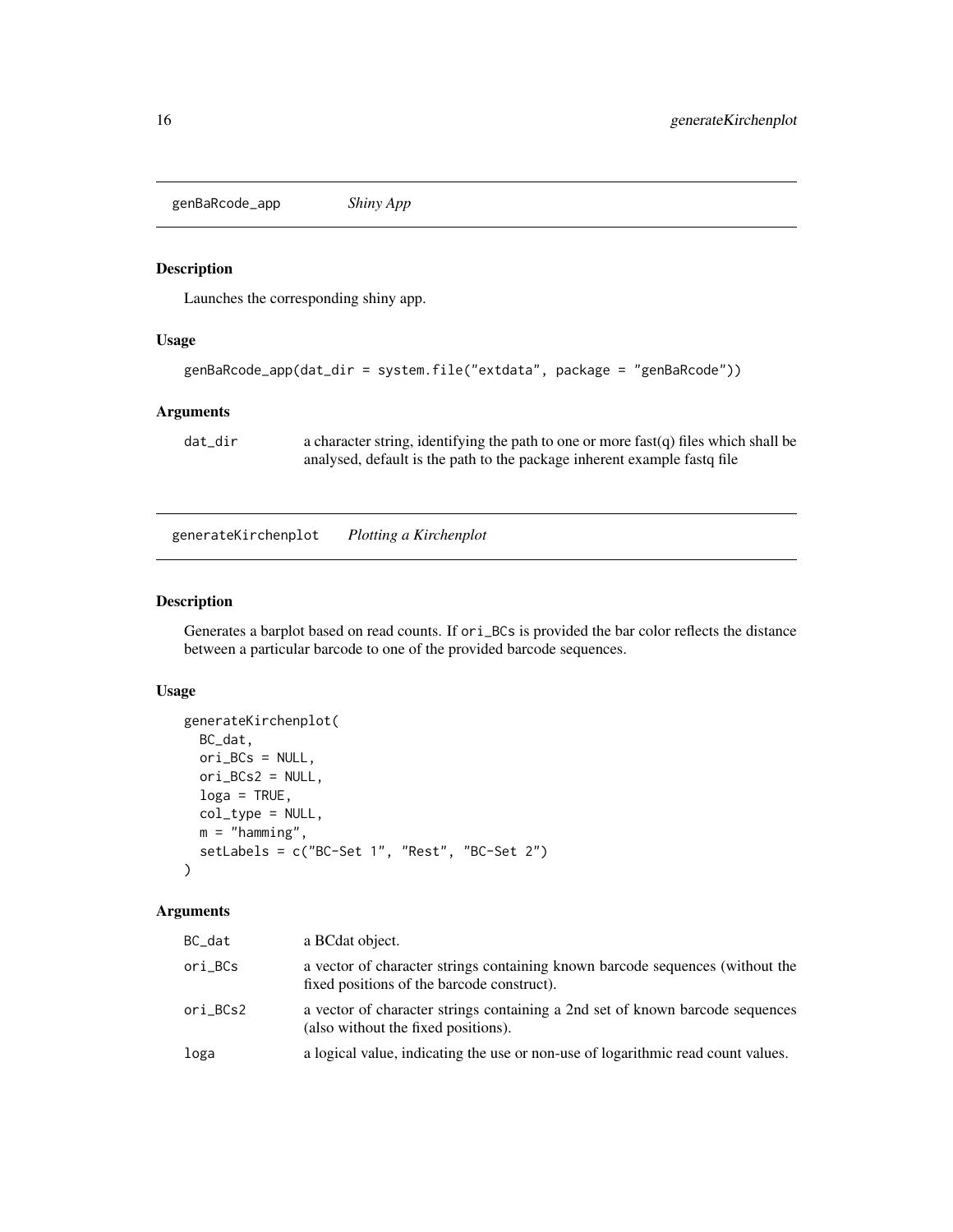<span id="page-16-0"></span>

| col_type  | character string, choosing one of the available color palettes ("rainbow", "heat.colors",<br>"topo.colors", "greens", "wild" - see package "grDevices")                                                                                                                                                                                                                                  |
|-----------|------------------------------------------------------------------------------------------------------------------------------------------------------------------------------------------------------------------------------------------------------------------------------------------------------------------------------------------------------------------------------------------|
| m         | a character string, Method for distance calculation, default value is Hamming<br>distance. Possible values are "osa", "lv", "dl", "hamming", "lcs", "qgram",<br>"cosine", "jaccard", "jw", "soundex" (see string dist function of the string dist-<br>package for more information). If neither 'ori_BCs' nor 'ori_BCs2' are pro-<br>vided with input the choice of 'm' does not matter. |
| setLabels | a character vector, containing three strings serving as plot labels.                                                                                                                                                                                                                                                                                                                     |

#### Value

a ggplot2 object

generateTimeSeriesData

*Generating Time Series Data Object*

#### Description

Generates a matrix containing barcodes sequences as rows and consecutive measurements at columns. It serves as the necessary data object for the plotting function 'plotTimeSeries'.

### Usage

generateTimeSeriesData(BC\_dat\_list)

# Arguments

BC\_dat\_list a list of BCdat objects.

#### Value

a data.frame containing every identified barcode and its read count per time point/measurement.

| getBackbone | Accessing the Barcode Backbone slot of a BCdat objects. |  |
|-------------|---------------------------------------------------------|--|
|-------------|---------------------------------------------------------|--|

# Description

Accessing the Barcode Backbone slot of a BCdat objects.

#### Usage

getBackbone(object)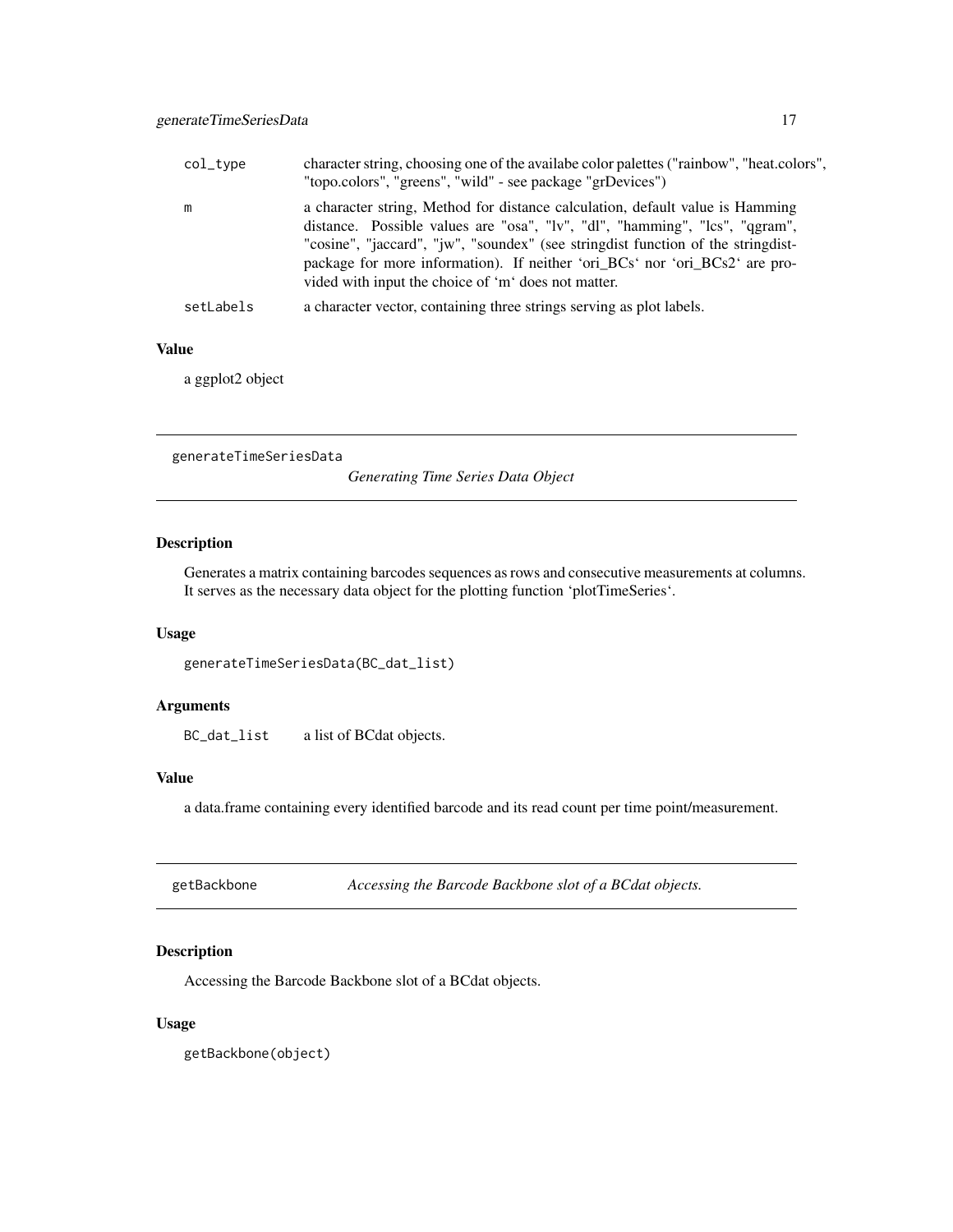#### Arguments

object a BCdat object.

#### Value

A character string.

#### Examples

data(BC\_dat) getBackbone(BC\_dat)

getBackboneSelection *Predefined Barcode Backbone Sequences*

# Description

allows the user to choose between predefined backbone sequences. Excecution of the function without any parameter value will display all available backbone sequences. The id parameter will accept the name of the backbone or the rownumber of the shown selection.

#### Usage

getBackboneSelection(id = NULL)

#### Arguments

id an integer or character value in order to choose a specific backbone.

#### Value

```
a character string.
```
#### Examples

```
getBackboneSelection()
getBackboneSelection(2)
getBackboneSelection("BC32-Venus")
```
<span id="page-17-0"></span>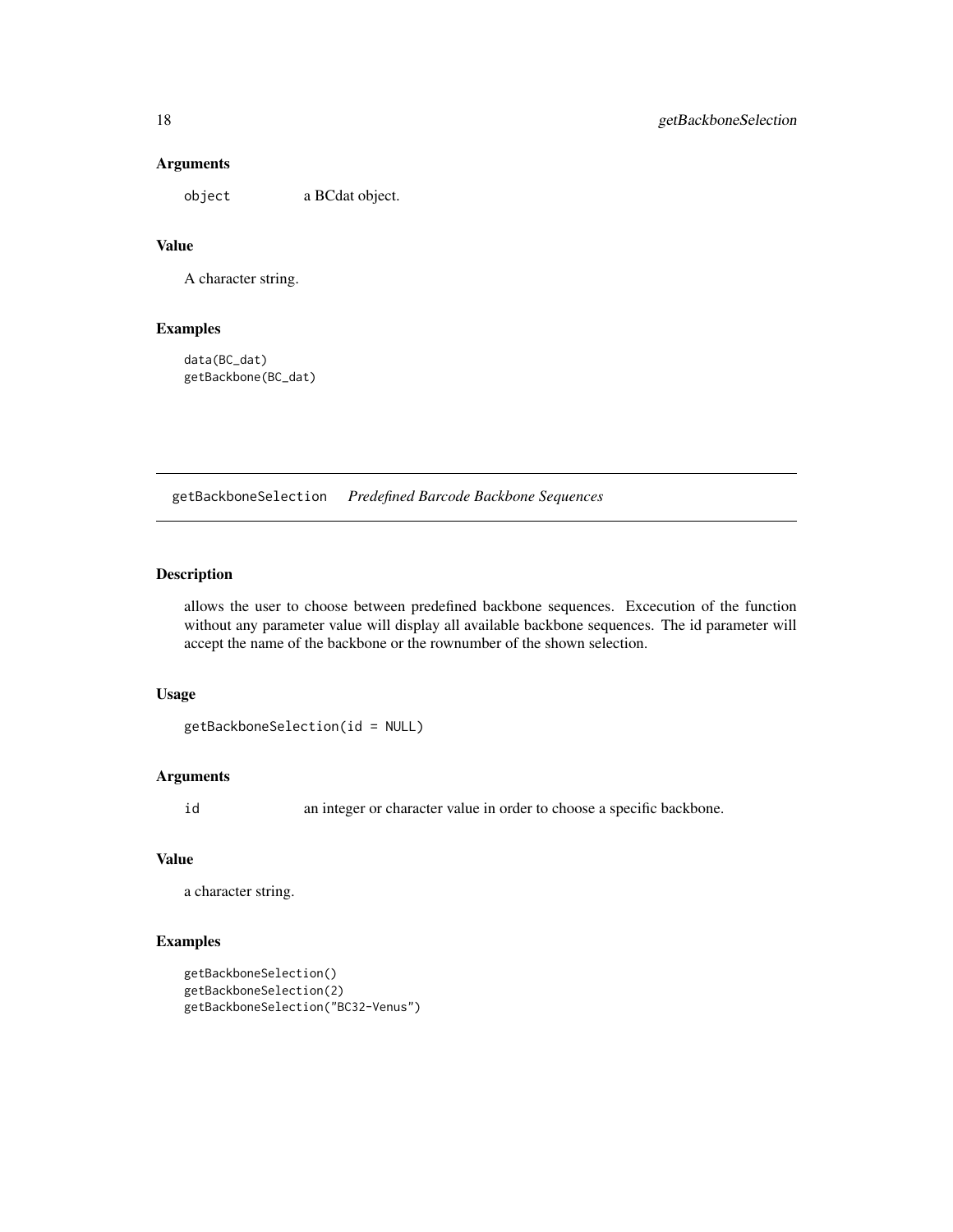<span id="page-18-0"></span>

Accessing the Label slot of a BCdat objects.

### Usage

```
getLabel(object)
```
#### Arguments

object a BCdat object.

## Value

A character string.

#### Examples

data(BC\_dat) getLabel(BC\_dat)

getReads *Accessing the Read-Count slot of a BCdat objects.*

#### Description

Accessing the Read-Count slot of a BCdat objects.

#### Usage

```
getReads(object)
```
#### Arguments

object a BCdat object.

#### Value

A data.frame containing the read count table of the object paramter.

#### Examples

data(BC\_dat) getReads(BC\_dat)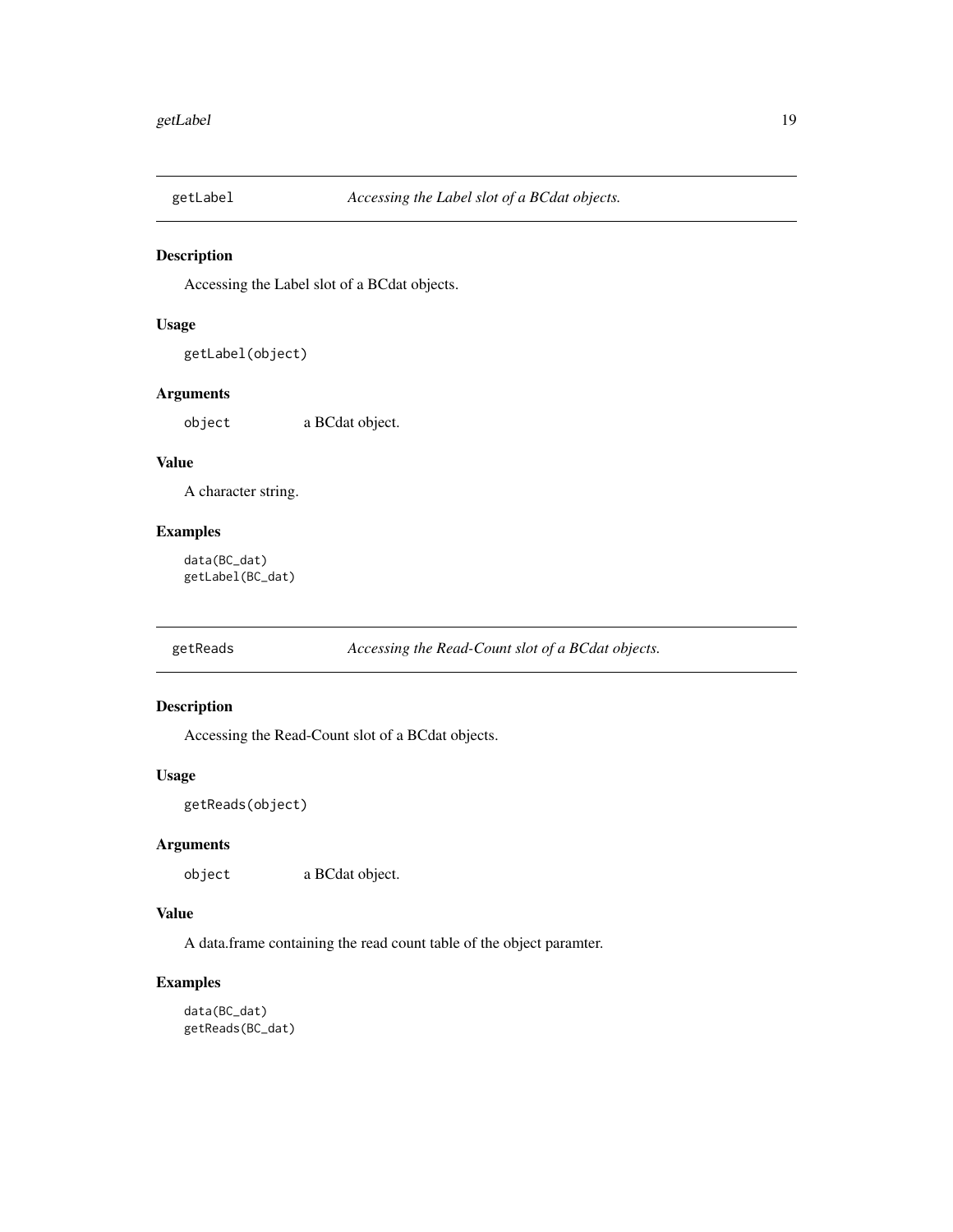<span id="page-19-0"></span>

Accessing the Results Directory slot of a BCdat objects.

#### Usage

```
getResultsDir(object)
```
#### **Arguments**

object a BCdat object.

#### Value

A character string.

#### Examples

data(BC\_dat) getResultsDir(BC\_dat)

ggplotDistanceGraph *Plotting a Distance Network*

#### Description

ggplotDistanceGraph will create a graph-like visualisation (ripple plot) of the corresponding barcode sequences and their similarity based on the ggplot2 and the ggnetwork packages. The nodes represent the barcode sequences and their respective size reflects the corresponding read counts. Edges between nodes indicate a distance between two barcodes of maximal minDist. If ori\_BCs is provided the node color also refelects the distance of a particular barcode to one of the initial barcodes.

#### Usage

```
ggplotDistanceGraph(
 BC_dat,
 minDist = 1,
  loga = TRUE,
  ori_BCs = NULL,
  lay = "fruchtermanreingold",
  complete = FALSE,
```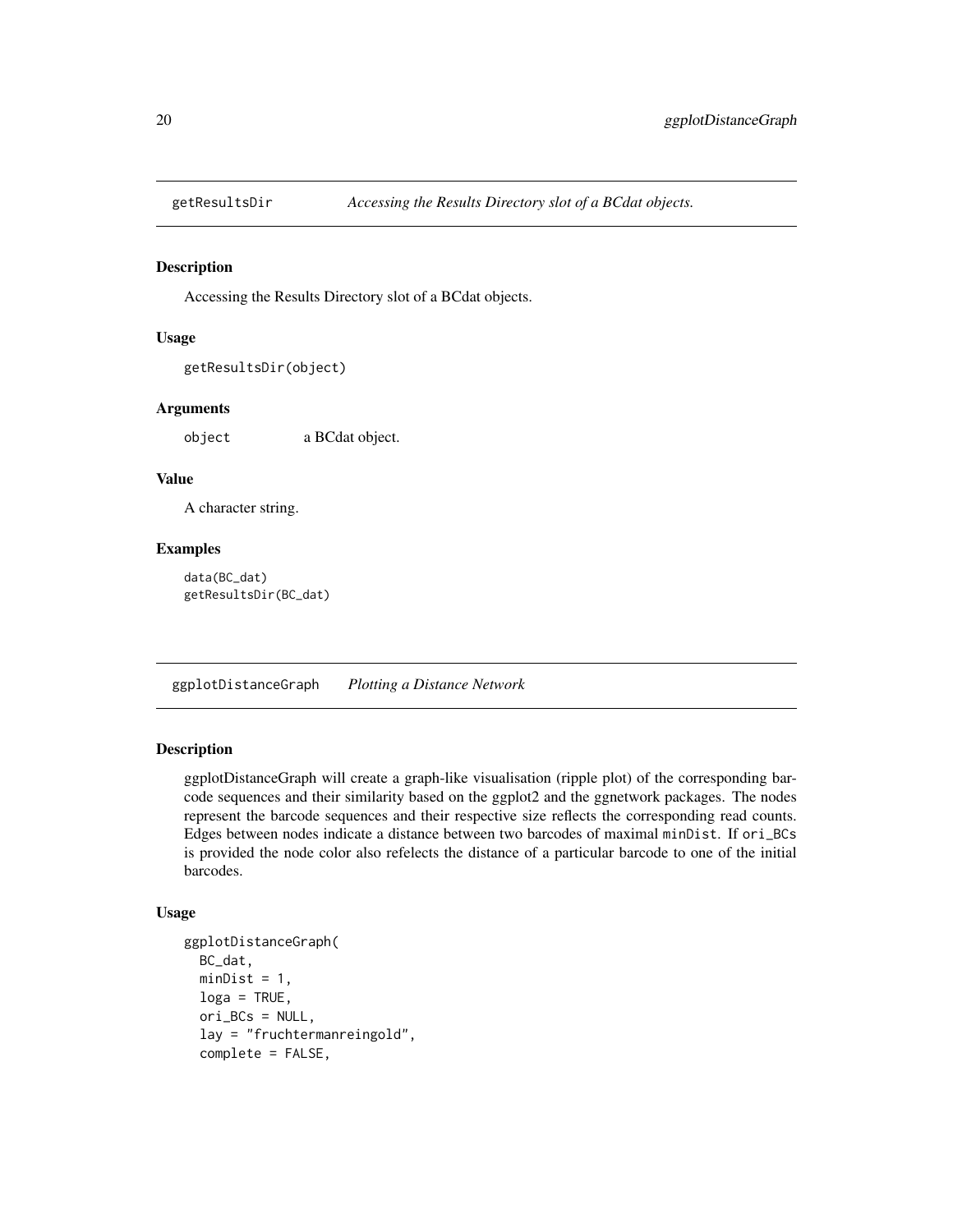```
col\_type = "rainbow",m = "hamming",scale_nodes = 1,
 scale_edges = 1,
 legend_size = 4
\mathcal{L}
```
#### Arguments

| BC_dat      | a BCdat object.                                                                                                                                                                                                                                                                                                                                                                                            |
|-------------|------------------------------------------------------------------------------------------------------------------------------------------------------------------------------------------------------------------------------------------------------------------------------------------------------------------------------------------------------------------------------------------------------------|
| minDist     | an integer value representing the maximal distance for which the graph will<br>contain edges.                                                                                                                                                                                                                                                                                                              |
| loga        | a logical value, indicating the use or non-use of logarithmic read count values.                                                                                                                                                                                                                                                                                                                           |
| ori_BCs     | a vector of character strings containing the barcode sequences (without the fixed<br>positions of the barcode construct).                                                                                                                                                                                                                                                                                  |
| lay         | a character string, identifying the prefered layout algorithm (see ggnetwork lay-<br>out option, "?gplot.layout"). Default value is "fruchtermanreingold", but possi-<br>ble are also "circle", "eigen", "kamadakawai", "spring" and many more. Or the<br>user provides a two-column matrix with as many rows as there are nodes in the<br>network, in which case the matrix is used as nodes coordinates. |
| complete    | a logical value. If TRUE, every node will have at least one edge.                                                                                                                                                                                                                                                                                                                                          |
| col_type    | a character sting, choosing one of the available color palettes ("rainbow", "heat.colors",<br>"topo.colors", "greens", "wild" - see package "grDevices").                                                                                                                                                                                                                                                  |
| m           | a character string, Method for distance calculation, default value is Hamming<br>distance. Possible values are "osa", "lv", "dl", "hamming", "lcs", "qgram",<br>"cosine", "jaccard", "jw", "soundex" (see stringdist function of the stringdist-<br>package for more information).                                                                                                                         |
| scale_nodes | a numeric value, scaling the node size.                                                                                                                                                                                                                                                                                                                                                                    |
| scale_edges | a numeric value, scaling the edge size.                                                                                                                                                                                                                                                                                                                                                                    |
| legend_size | a numeric value, scaling the legend symbol size, if legend_size equals 0, the<br>legend will be dismissed.                                                                                                                                                                                                                                                                                                 |

# Value

a ggplot2 object

#### Examples

```
## Not run:
```

```
data(BC_dat)
ggplotDistanceGraph(BC_dat, minDist = 1, loga = TRUE, ori_BCs = NULL, lay = "fruchtermanreingold",
complete = FALSE, col_type = "rainbow")
```
## End(Not run)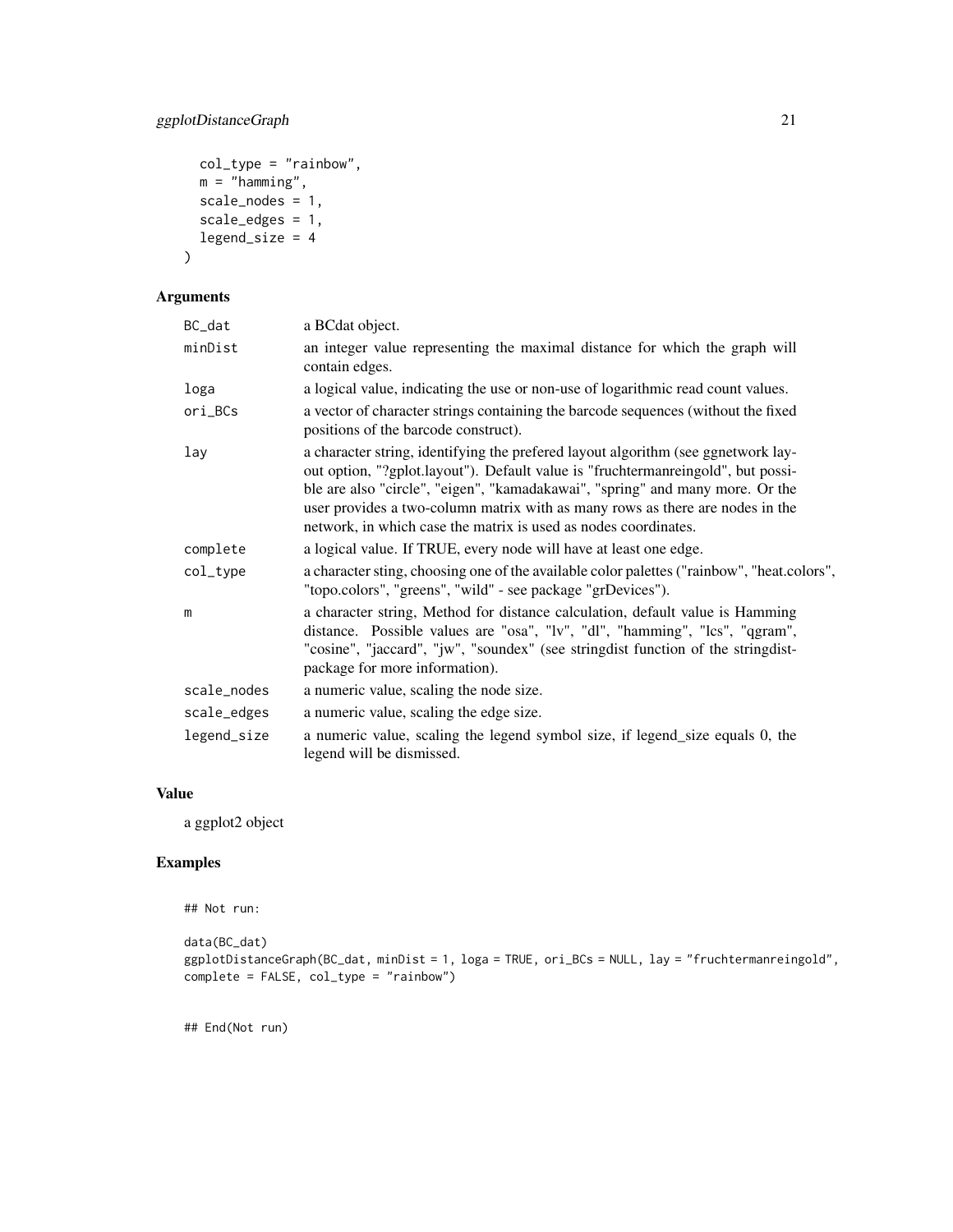```
ggplotDistanceGraph_EC
```
*Plotting a Distance Network (error correction)*

#### Description

ggplotDistanceGraph will create a graph-like visualisation (ripple plot) of the corresponding barcode sequences and their similarity based on the ggplot2 and the ggnetwork packages. The nodes represent the barcode sequences and their respective size reflects the corresponding read counts. Edges between nodes indicate a distance between two barcodes of maximal minDist. If ori\_BCs is provided the node color also refelects the distance of a particular barcode to one of the initial barcodes.

#### Usage

```
ggplotDistanceGraph_EC(
 BC_dat,
 BC_dat_EC,
 minDist = 1,
  log a = TRUE,equal_node_sizes = TRUE,
  BC_threshold = NULL,
 ori_BCs = NULL,
  lay = "fruchtermanreingold",
  complete = FALSE,
  col_type = "rainbow",m ="hamming",
  scale_nodes = 1,
  scale_edges = 1
)
```
#### Arguments

| BC_dat           | a BCdat object.                                                                                                                                                                               |  |
|------------------|-----------------------------------------------------------------------------------------------------------------------------------------------------------------------------------------------|--|
| BC_dat_EC        | the error corrected BCdat object (the EC_analysis parameter needs to be set to<br>TRUE).                                                                                                      |  |
| minDist          | an integer value representing the maximal distance for which the graph will<br>contain edges.                                                                                                 |  |
| loga             | a logical value, indicating the use or non-use of logarithmic read count values.                                                                                                              |  |
| equal_node_sizes |                                                                                                                                                                                               |  |
|                  | a logical value. If TRUE, every node will have the same size.                                                                                                                                 |  |
| BC_threshold     | a nnumeric value, limiting the number of barcodes for which their error correc-<br>tion "history" will be colored (if $BC$ threshold = 5 then the five biggest barcodes<br>will be evaluated) |  |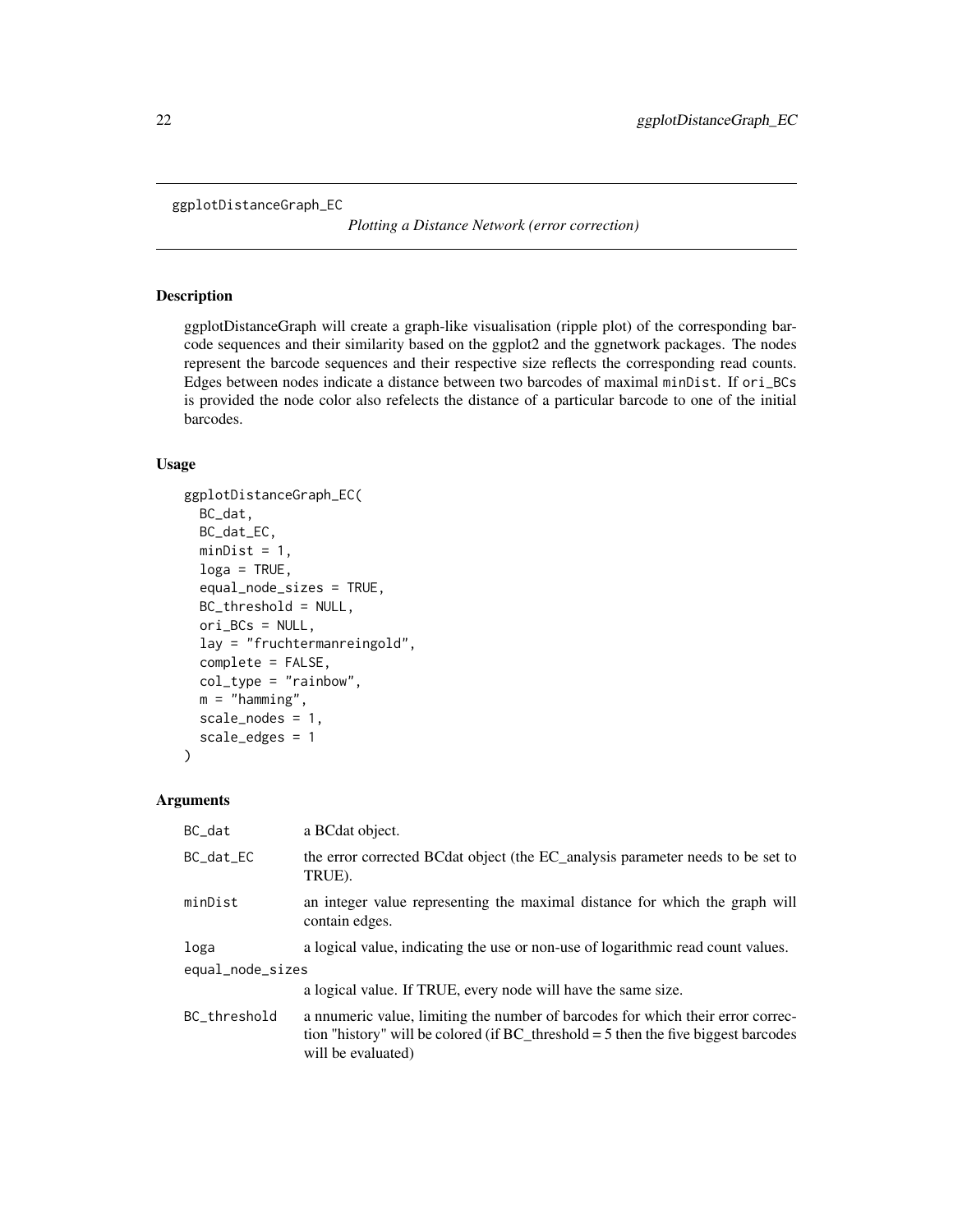<span id="page-22-0"></span>

| ori_BCs     | a vector of character strings containing barcode sequences (without the fixed<br>positions of the barcode construct). Similar to BC_threshold but allowing for<br>barcode identification via sequence.                                                                             |
|-------------|------------------------------------------------------------------------------------------------------------------------------------------------------------------------------------------------------------------------------------------------------------------------------------|
| lay         | a character string, identifying the preferred layout algorithm (see ggnetwork lay-<br>out option).                                                                                                                                                                                 |
| complete    | a logical value. If TRUE, every node will have at least one edge.                                                                                                                                                                                                                  |
| col_type    | a character sting, choosing one of the available color palettes.                                                                                                                                                                                                                   |
| m           | a character string, Method for distance calculation, default value is Hamming<br>distance. Possible values are "osa", "lv", "dl", "hamming", "lcs", "qgram",<br>"cosine", "jaccard", "jw", "soundex" (see stringdist function of the stringdist-<br>package for more information). |
| scale_nodes | a numeric value, scaling the node size.                                                                                                                                                                                                                                            |
| scale_edges | a numeric value, scaling the edge size.                                                                                                                                                                                                                                            |

#### Value

a ggplot2 object

hybridsIdentification *Identifies hybrid barcodes*

#### Description

Experimental function to identify hybrid barcodes which can occure due to unfinished synthesis of a template in-between PCR cycles.

#### Usage

```
hybridsIdentification(dat, min_seq_length = 10)
```
#### Arguments

| dat | a character vector containing barcode sequences or a BC dat object.                                                               |
|-----|-----------------------------------------------------------------------------------------------------------------------------------|
|     | min_seq_length a positive integer value indicating the minimal length of the two barcodes which<br>give rise to a hybrid barcode. |

#### Value

a hybrid-free frequency table of barcode sequences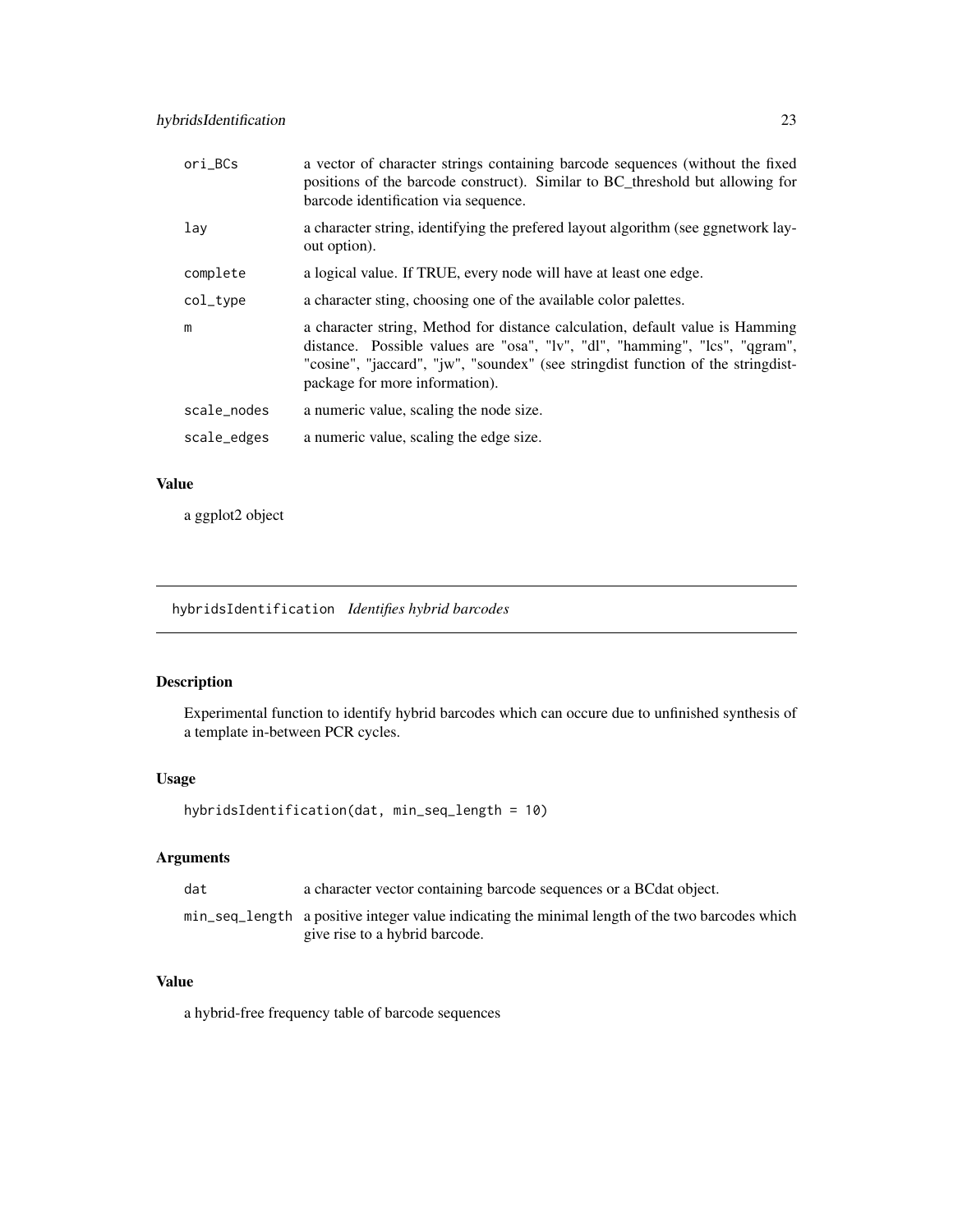<span id="page-23-0"></span>Generates a tree plot based on a herachical clustering of the complete distance matrix.

#### Usage

```
plotClusterGgTree(BC_dat, tree_est = "NJ", type = "rectangular", m = "hamming")
```
# Arguments

| BC_dat   | a BCdat object.                                                                                                                                                                                                                                                                    |
|----------|------------------------------------------------------------------------------------------------------------------------------------------------------------------------------------------------------------------------------------------------------------------------------------|
| tree_est | a character string, indicating the particular cluster algorithm, possible algo-<br>rithms are "Neighbor-Joining" ("NJ") and "Unweighted Pair Group Method"<br>("UPGMA").                                                                                                           |
| type     | a character string, the graph layout style ('rectangular', 'slanted', 'fan', 'circu-<br>lar', 'radial', 'equal angle' or 'daylight').                                                                                                                                              |
| m        | a character string, Method for distance calculation, default value is Hamming<br>distance. Possible values are "osa", "lv", "dl", "hamming", "lcs", "qgram",<br>"cosine", "jaccard", "jw", "soundex" (see stringdist function of the stringdist-<br>package for more information). |

# Value

a ggtree object.

#### Examples

```
data(BC_dat)
plotClusterGgTree(BC_dat, tree_est = "UPGMA", type = "circular")
```
plotClusterTree *Plotting a Cluster Tree*

#### Description

Generates a tree plot based on a herachical clustering of the complete distance matrix.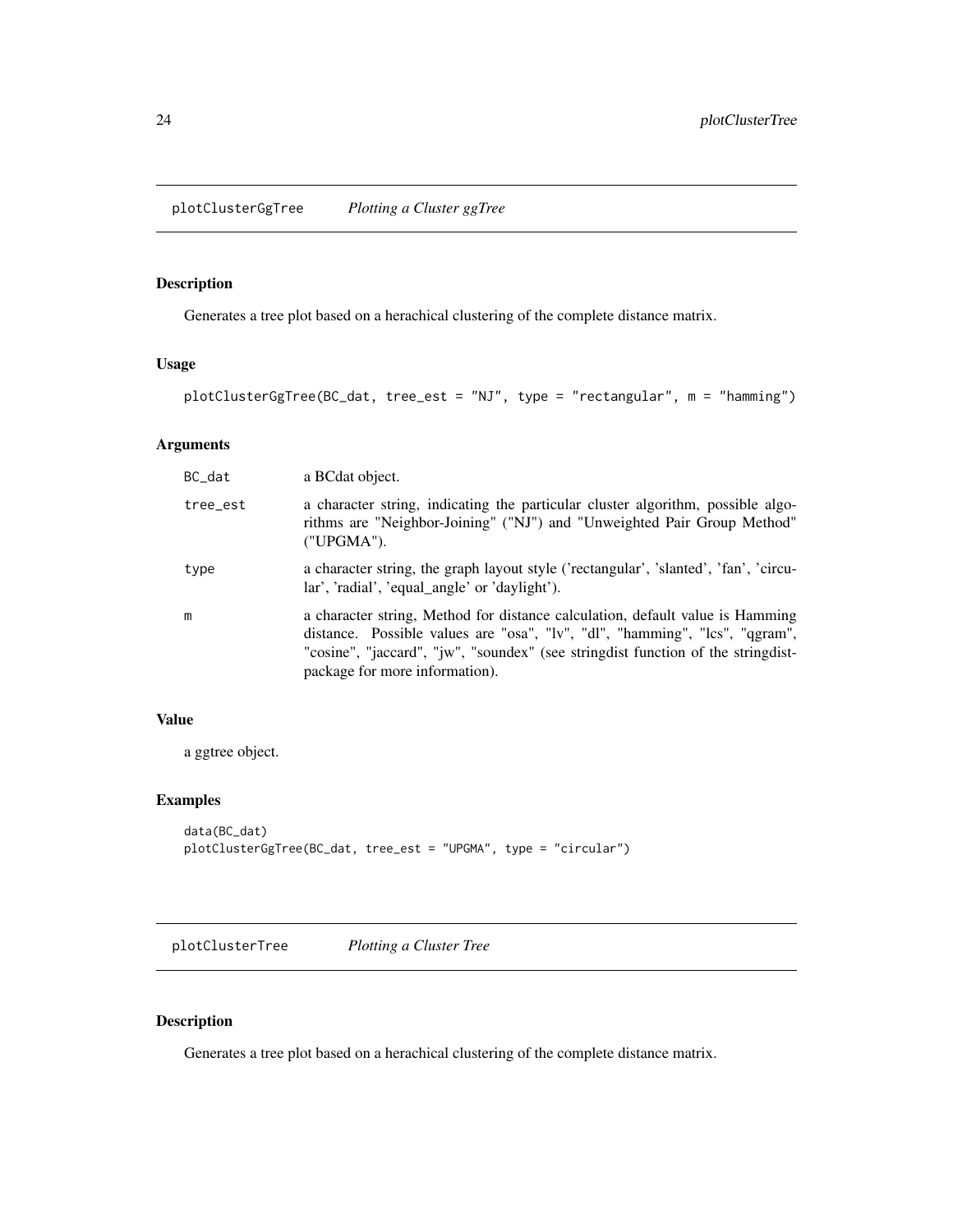#### <span id="page-24-0"></span>plotDistanceIgraph 25

#### Usage

```
plotClusterTree(
  BC_dat,
  tree\_est = "NJ",type = "unrooted",
  tipLabel = FALSE,
  m = "hamming")
```
#### Arguments

| BC dat   | a BCdat object.                                                                                                                                                                                                                                                                    |
|----------|------------------------------------------------------------------------------------------------------------------------------------------------------------------------------------------------------------------------------------------------------------------------------------|
| tree_est | a character string, indicating the particular cluster algorithm, possible algo-<br>rithms are "Neighbor-Joining" ("NJ") and "Unweighted Pair Group Method"<br>("UPGMA").                                                                                                           |
| type     | a character string, the graph layout style ("unrooted", "phylogram", "clado-<br>gram", "fan", "radial").                                                                                                                                                                           |
| tipLabel | a logical value, indicating the use of labeled tree leaves.                                                                                                                                                                                                                        |
| m        | a character string, Method for distance calculation, default value is Hamming<br>distance. Possible values are "osa", "lv", "dl", "hamming", "lcs", "qgram",<br>"cosine", "jaccard", "jw", "soundex" (see stringdist function of the stringdist-<br>package for more information). |

plotDistanceIgraph *Plotting a Distance Network*

### Description

plotDistanceIgraph will create a graph-like visualisation (ripple plot) of the corresponding barcode sequences and their similarity based on the igraph package. The nodes represent the barcode sequences and their respective size reflects the corresponding read counts. Edges between nodes indicate a distance between two barcodes of maximal minD. If ori\_BCs is provided the node color also refelects the distance of a particular barcode to one of the initial barcodes.

#### Usage

```
plotDistanceIgraph(
  BC_dat,
  minDist = 1,
  loga = TRUE,
  ori_BCs = NULL,
  threeD = FALSE,complete = FALSE,
  col_type = "rainbow",
  leg_pos = "left",
```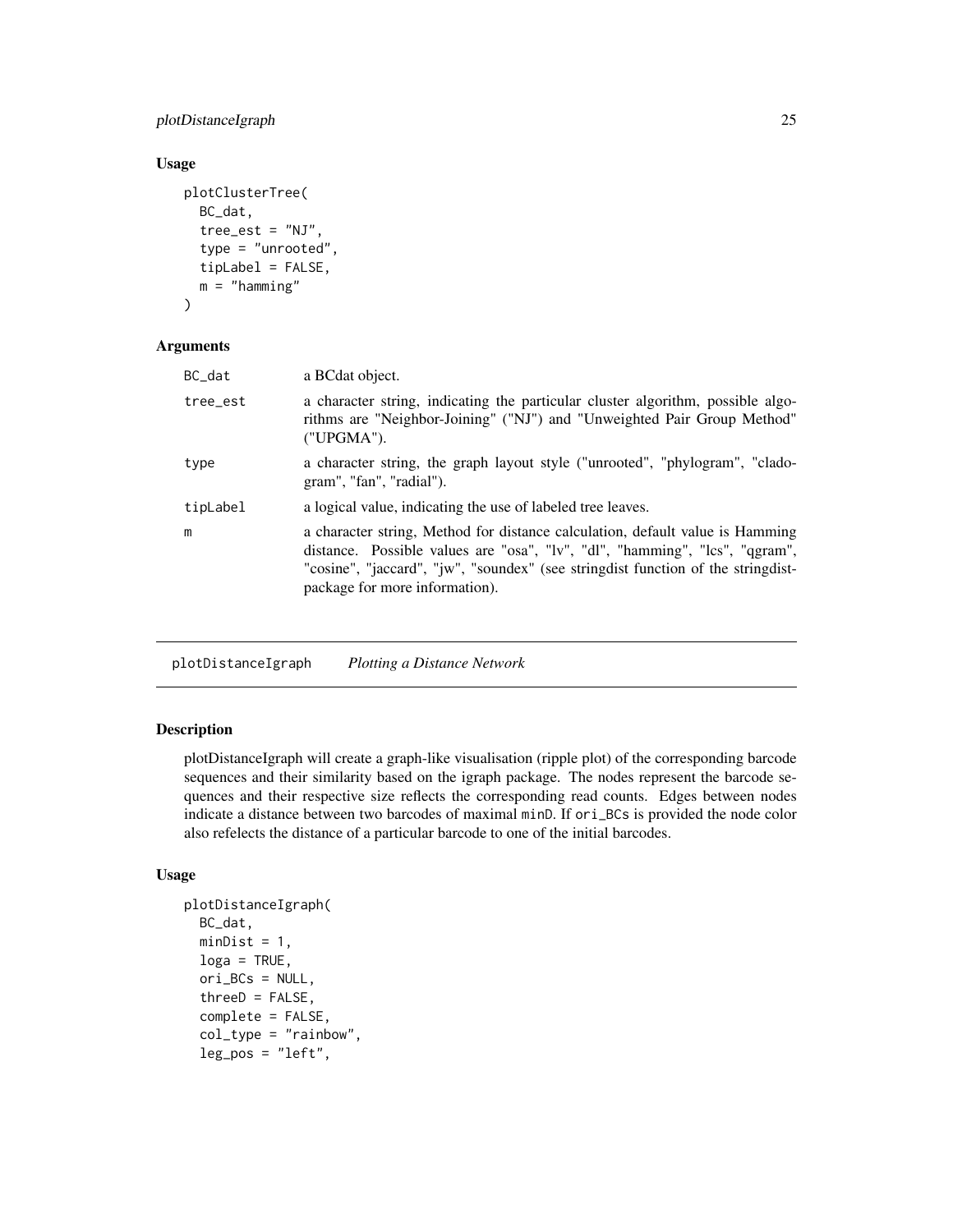```
inset = -0.125,title = "Distance",
 m ="hamming"
)
```
#### Arguments

| BC_dat   | a BCdat object.                                                                                                                                                                                                                                                                    |
|----------|------------------------------------------------------------------------------------------------------------------------------------------------------------------------------------------------------------------------------------------------------------------------------------|
| minDist  | an integer value representing the maximal distance value for which the graph<br>will contain edges.                                                                                                                                                                                |
| loga     | a logical value, indicating the use or non-use of logarithmic read count values.                                                                                                                                                                                                   |
| ori_BCs  | a vector of character strings containing the barcode sequences (without the fixed<br>positions of the barcode construct).                                                                                                                                                          |
| threeD   | a logical value to chose between 2D and 3D visualisation.                                                                                                                                                                                                                          |
| complete | a logical value. If TRUE, every node will have at least one edge.                                                                                                                                                                                                                  |
| col_type | a character sting, choosing one of the available color palettes.                                                                                                                                                                                                                   |
| leg_pos  | a character string, containing the position of the legend (e.g. topleft), if NULL<br>no legend will be plotted                                                                                                                                                                     |
| inset    | a numeric value, specifying the distance from the margins as a fraction of the<br>plot region                                                                                                                                                                                      |
| title    | a character string, containing the legend title                                                                                                                                                                                                                                    |
| m        | a character string, Method for distance calculation, default value is Hamming<br>distance. Possible values are "osa", "lv", "dl", "hamming", "lcs", "qgram",<br>"cosine", "jaccard", "jw", "soundex" (see stringdist function of the stringdist-<br>package for more information). |

#### Value

an igraph object.

plotDistanceVisNetwork

*Plotting a Distance Network*

# Description

plotDistanceVisNetwork will create a graph-like visualisation (ripple plot) of the corresponding barcode sequences and their similarity based on the ggplot2 and the ggnetwork packages. The nodes represent the barcode sequences and their respective size reflects the corresponding read counts. Edges between nodes indicate a distance between two barcodes of maximal minDist. If ori\_BCs is provided the node color also refelects the distance of a particular barcode to one of the given barcodes.

<span id="page-25-0"></span>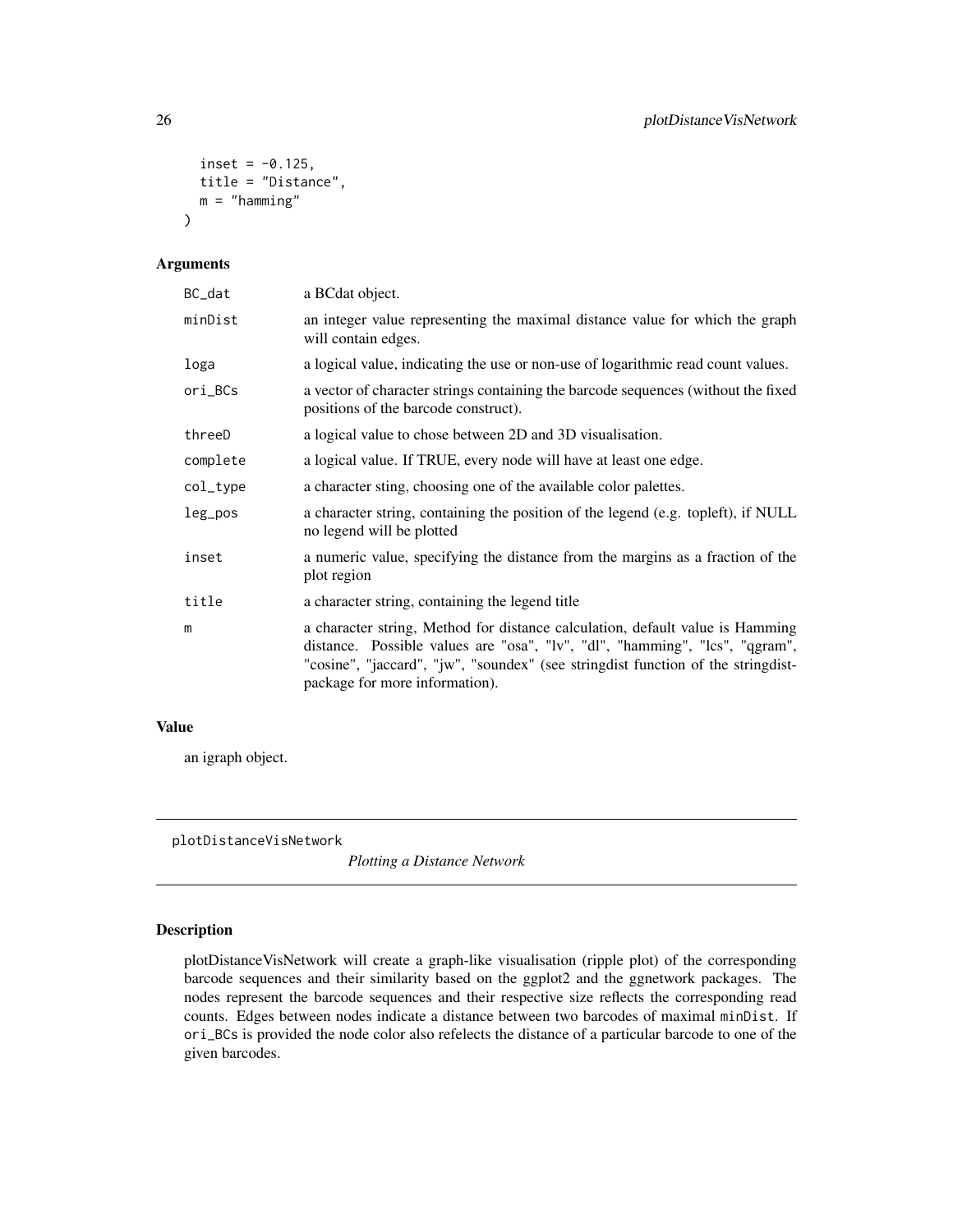#### <span id="page-26-0"></span>Usage

```
plotDistanceVisNetwork(
 BC_dat,
  minDist = 1,
  log a = TRUE,ori_BCs = NULL,
  complete = FALSE,
  col_type = "rainbow",
  m = "hamming"\mathcal{L}
```
#### Arguments

| BC_dat   | a BCdat object.                                                                                                                                                                                                                                                                      |
|----------|--------------------------------------------------------------------------------------------------------------------------------------------------------------------------------------------------------------------------------------------------------------------------------------|
| minDist  | an integer value representing the maximal distance value for which the graph<br>will contain edges.                                                                                                                                                                                  |
| loga     | a logical value indicating the use or non-use of logarithmic read count values.                                                                                                                                                                                                      |
| ori_BCs  | a vector of character strings containing the barcode sequences (without the fixed<br>positions of the barcode construct).                                                                                                                                                            |
| complete | a logical value. If TRUE, every node will have at least one edge.                                                                                                                                                                                                                    |
| col_type | a character sting, choosing one of the available color palettes.                                                                                                                                                                                                                     |
| m        | a character string, Method for distance calculation, default value is Hamming<br>distance. Possible values are "osa", "lv", "dl", "hamming", "lcs", "qgram",<br>"cosine", "jaccard", "jw", "soundex" (see string dist function of the string dist-<br>package for more information). |

#### Value

a visNetwork object.

plotDistanceVisNetwork\_EC

*Plotting a Distance Network (error correction)*

#### Description

plotDistanceVisNetwork will create a graph-like visualisation (ripple plot) of the corresponding barcode sequences and their similarity based on the ggplot2 and the ggnetwork packages. The nodes represent the barcode sequences and their respective size reflects the corresponding read counts. Edges between nodes indicate a distance between two barcodes of maximal minDist. If ori\_BCs is provided the effects of the error correction function will be color-coded only for those sequences.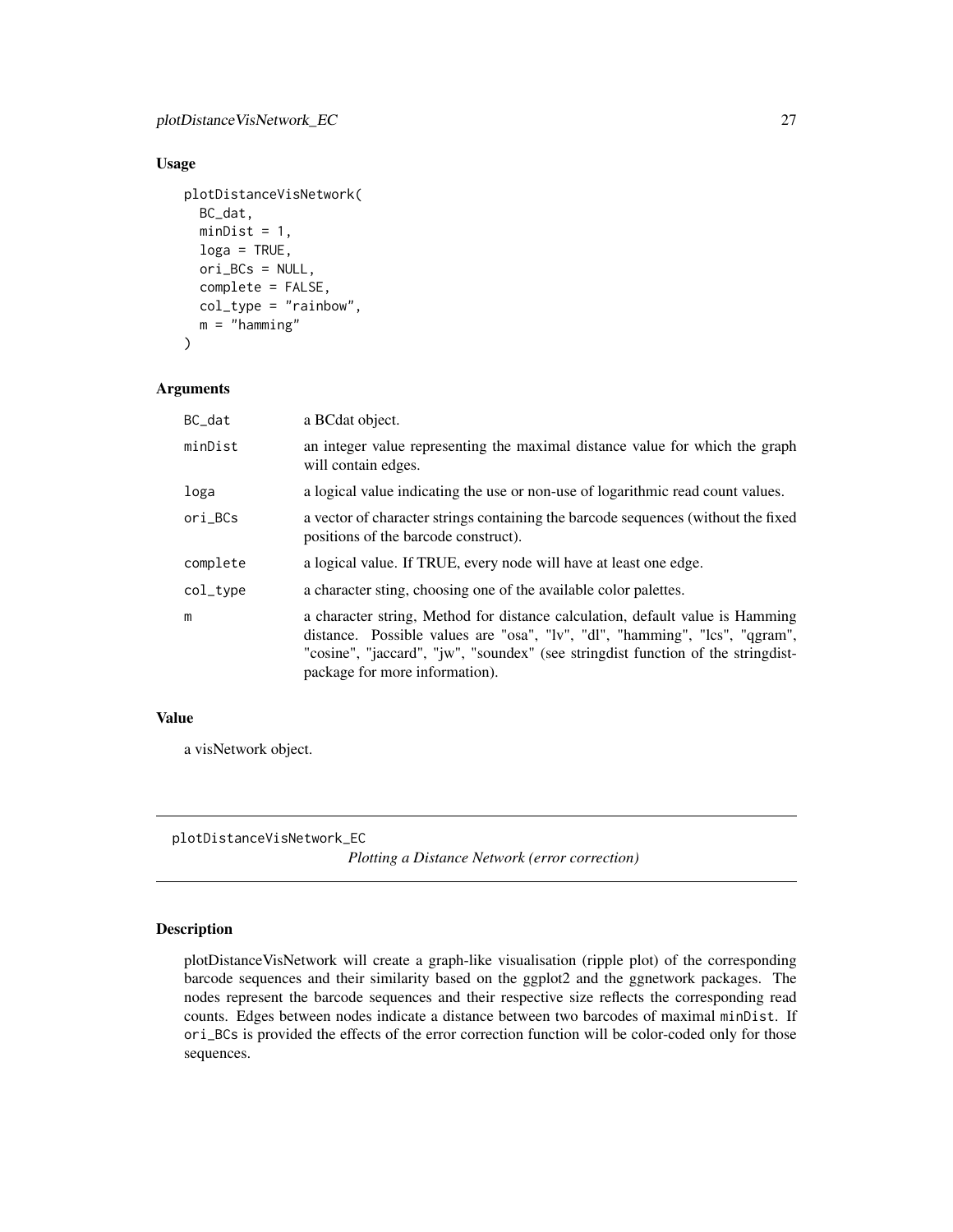# Usage

```
plotDistanceVisNetwork_EC(
  BC_dat,
  BC_dat_EC,
  minDist = 1,
  loga = TRUE,equal_node_sizes = TRUE,
  BC_threshold = NULL,
  ori_BCs = NULL,
  complete = FALSE,
  col_type = "rainbow",
  m = "hamming"
\overline{\phantom{a}}
```
# Arguments

| BC_dat           | a BCdat object.                                                                                                                                                                                                                                                                    |
|------------------|------------------------------------------------------------------------------------------------------------------------------------------------------------------------------------------------------------------------------------------------------------------------------------|
| BC_dat_EC        | the corresponding error corrected BCdat object (EC_analysis has to be TRUE)                                                                                                                                                                                                        |
| minDist          | an integer value representing the maximal distance value for which the graph<br>will contain edges.                                                                                                                                                                                |
| loga             | a logical value indicating the use or non-use of logarithmic read count values.                                                                                                                                                                                                    |
| equal_node_sizes |                                                                                                                                                                                                                                                                                    |
|                  | a logical value. If TRUE, every node will have the sames size.                                                                                                                                                                                                                     |
| BC_threshold     | an integer value representing the number of barcodes for which the color-coding<br>should be applied (starting with the barcodes with the most read counts).                                                                                                                       |
| ori_BCs          | a vector of character strings containing the barcode sequences (without the fixed<br>positions of the barcode construct).                                                                                                                                                          |
| complete         | a logical value. If TRUE, every node will have at least one edge.                                                                                                                                                                                                                  |
| col_type         | a character sting, choosing one of the available color palettes.                                                                                                                                                                                                                   |
| m                | a character string, Method for distance calculation, default value is Hamming<br>distance. Possible values are "osa", "lv", "dl", "hamming", "lcs", "qgram",<br>"cosine", "jaccard", "jw", "soundex" (see stringdist function of the stringdist-<br>package for more information). |

# Value

a visNetwork object.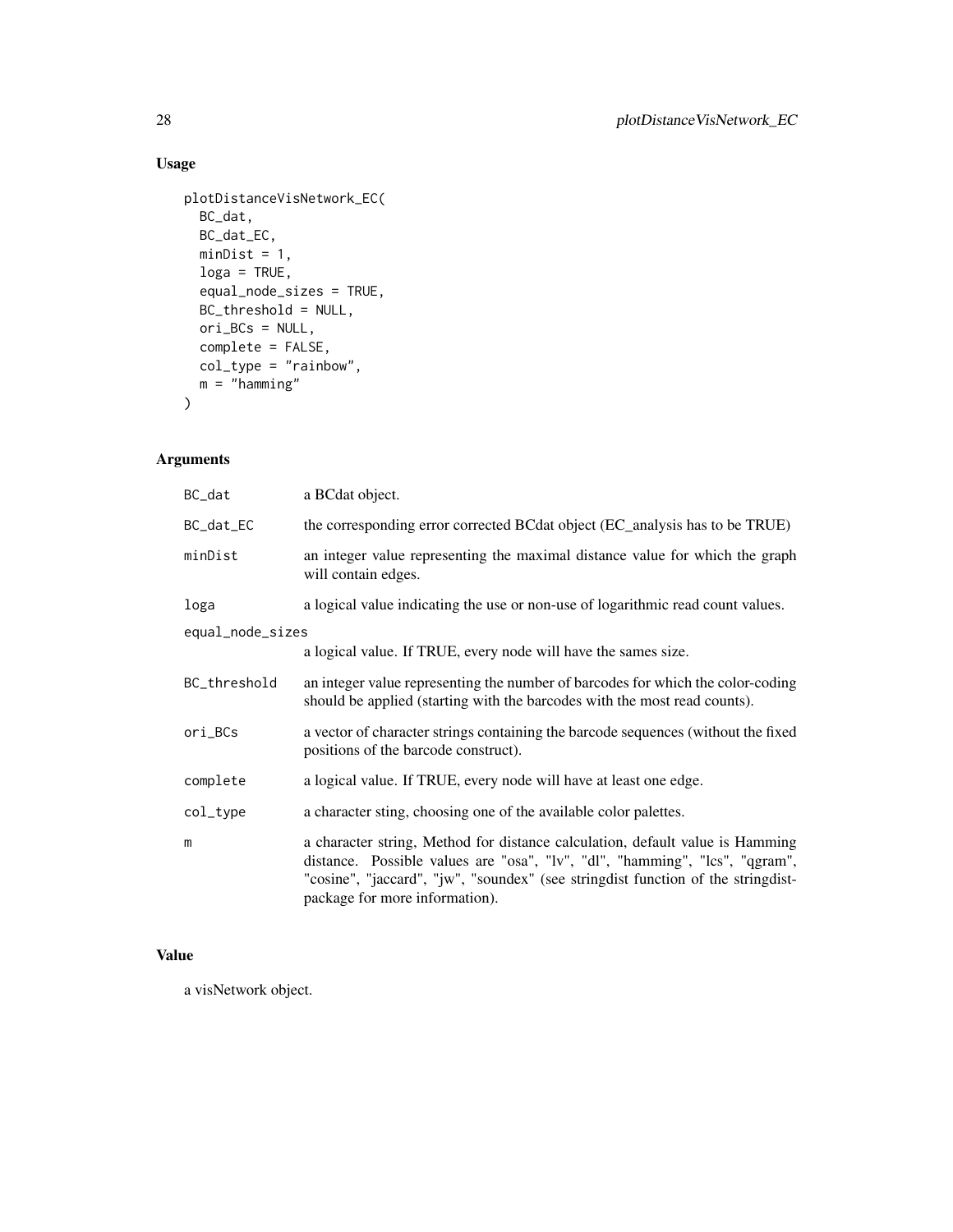<span id="page-28-0"></span>plotNucFrequency *Plotting Nucleotide Frequency*

# Description

Creates a plot visualising the nucleotide frequency within the entire fastq file.

#### Usage

```
plotNucFrequency(source_dir, file_name)
```
#### Arguments

| source dir | a character string containing the path to the sequencing file. |
|------------|----------------------------------------------------------------|
| file_name  | a character string containing the name of the sequencing file. |

# Value

a ggplot2 object.

plotQualityScoreDis *Plotting Quality Score Distribution*

# Description

Creates a plot of the quality values accommodated by the fastq file.

#### Usage

```
plotQualityScoreDis(source_dir, file_name, type = "median", rel = FALSE)
```
# Arguments

| source_dir | a character string of the path to the source directory.                                            |
|------------|----------------------------------------------------------------------------------------------------|
| file_name  | a character string of the file name.                                                               |
| type       | a character string, possible values are "mean" and "median".                                       |
| rel        | a logical value. If TRUE the y-axis will show relative frequency instead of the<br>absolut counts. |

#### Value

a ggplot2 object.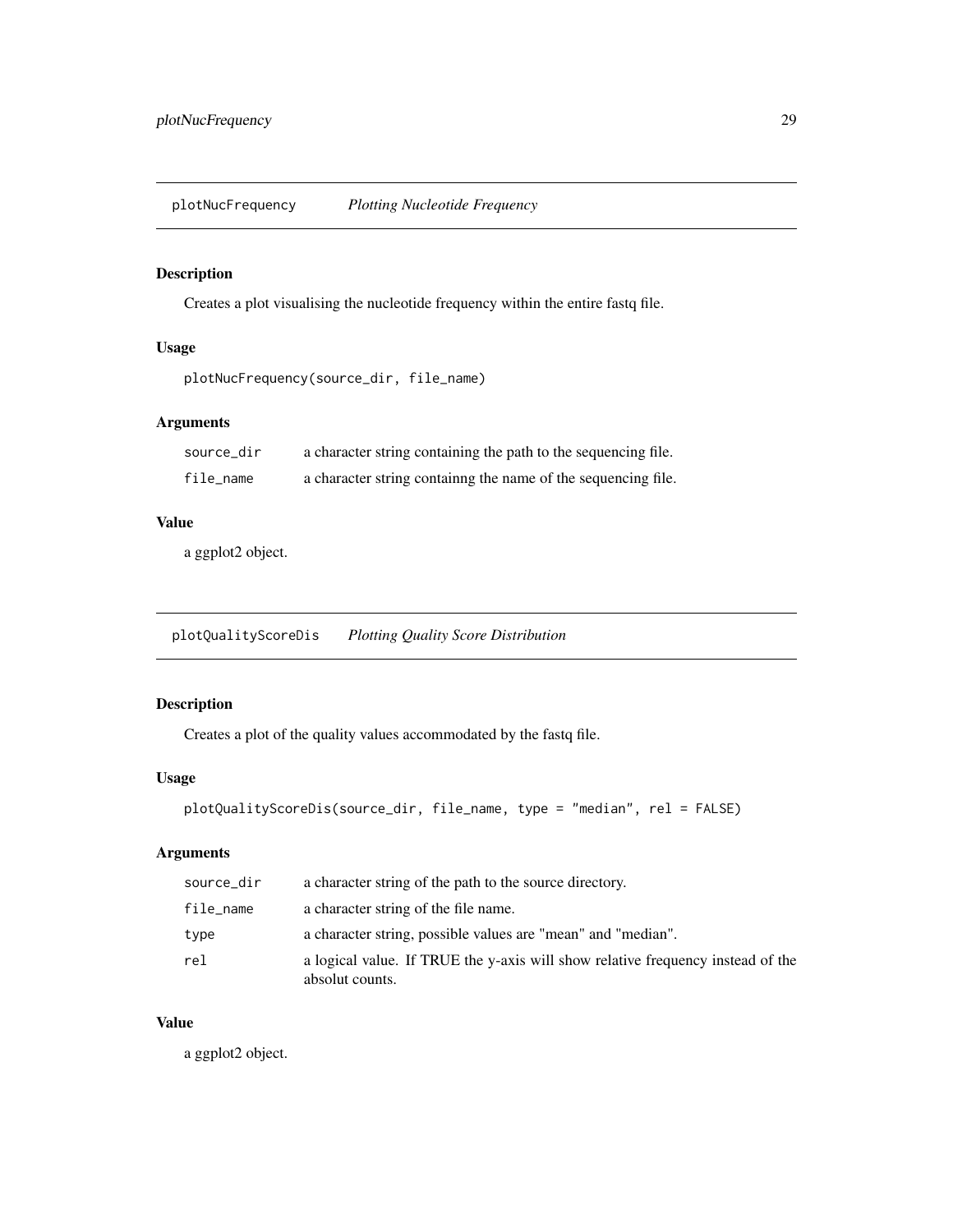#### Examples

## Not run:

```
source_dir <- system.file("extdata", package = "genBaRcode")
```

```
plotQualityScoreDis(source_dir, file_name = "test_data.fastq", type = "mean")
```
## End(Not run)

plotQualityScorePerCycle

*Plotting Quality Score per Cycle*

#### Description

Visualises the mean, median, 25

#### Usage

```
plotQualityScorePerCycle(source_dir, file_name)
```
#### Arguments

| source dir | a character string containing the path to the sequencing file. |
|------------|----------------------------------------------------------------|
| file name  | a character string containing the name of the sequencing file. |

#### Value

a ggplot2 object.

plotReadFrequencies *Plotting a Barplot*

#### Description

Generates a barplot visualising the abundances of unique read count frequencies.

# Usage

```
plotReadFrequencies(
 BC_dat,
 b = 30,
 bw = NULL,show\_it = FALSE,log = FALSE,
  dens = FALSE
)
```
<span id="page-29-0"></span>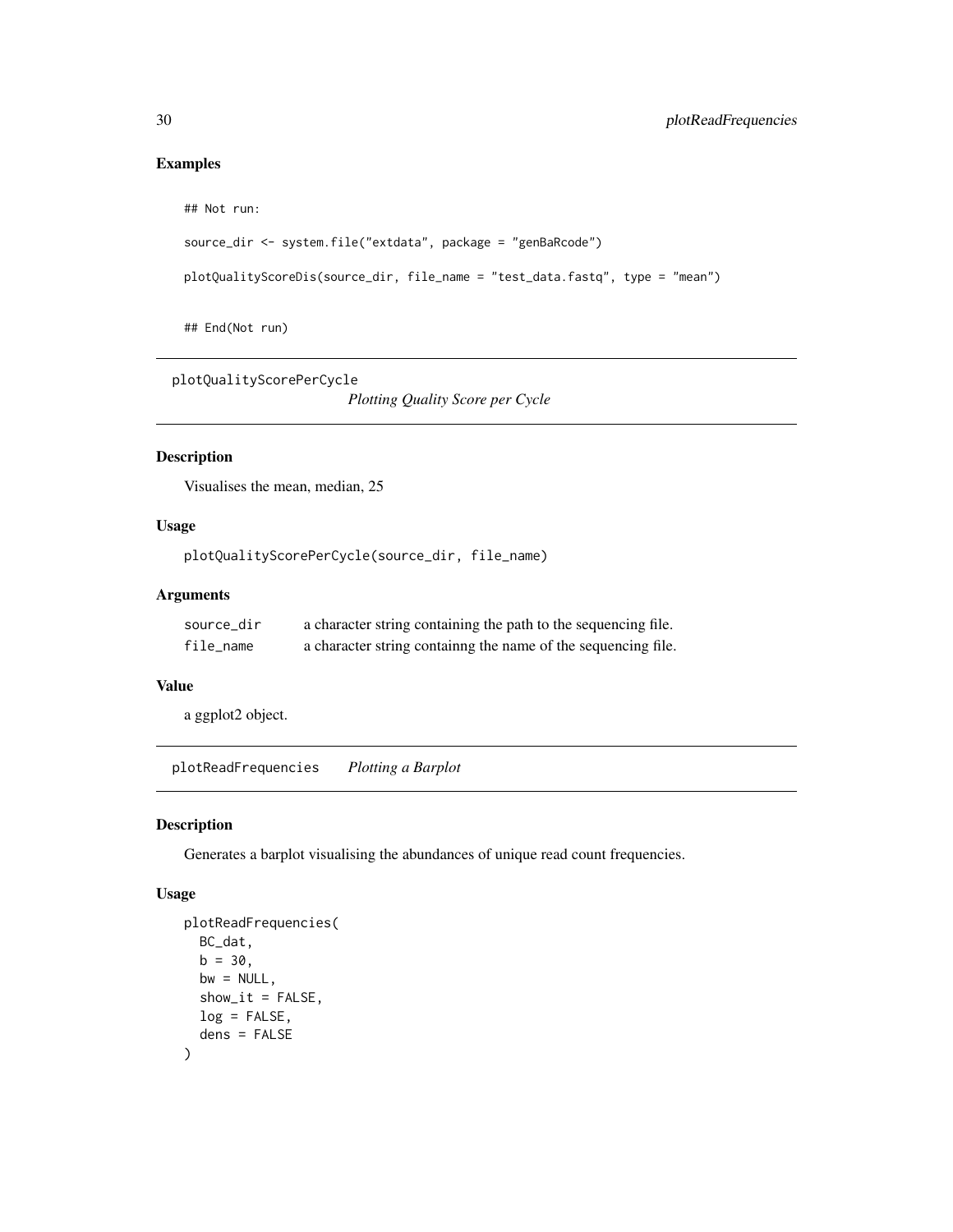# <span id="page-30-0"></span>plotSeqLogo 31

# Arguments

| BC dat  | a BCdat object.                                                                                                      |
|---------|----------------------------------------------------------------------------------------------------------------------|
| b       | an integer value, defining the number of bins. Overridden by bw. Defaults to 30.<br>(see '?ggplot2::geom_histogram') |
| bw      | an integer value, defining the width of the bins.                                                                    |
| show_it | a logical vaue. If TRUE, the respective values are printed on the console?                                           |
| log     | a logical vaue. If TRUE, the y-axis will be on a log scale.                                                          |
| dens    | a logical vaue. If TRUE, the density of the read frequencies will be plotted.                                        |

#### Value

ggplot2 object

# Examples

```
data(BC_dat)
plotReadFrequencies <- function(BC_dat, b = 10, show_it = TRUE)
```

| Plots a sequence logo | plotSeqLogo |
|-----------------------|-------------|
|                       |             |

# Description

Plots a sequence logo

# Usage

```
plotSeqLogo(BC_dat, colrs = NULL)
```
# Arguments

| BC dat | a character vector or BC dat object containing the respective sequences                                    |
|--------|------------------------------------------------------------------------------------------------------------|
| colrs  | a character vector containing the desired colors for the nucleotides A, T, C, G<br>and $N$ (in that order) |

# Value

a ggplot2 object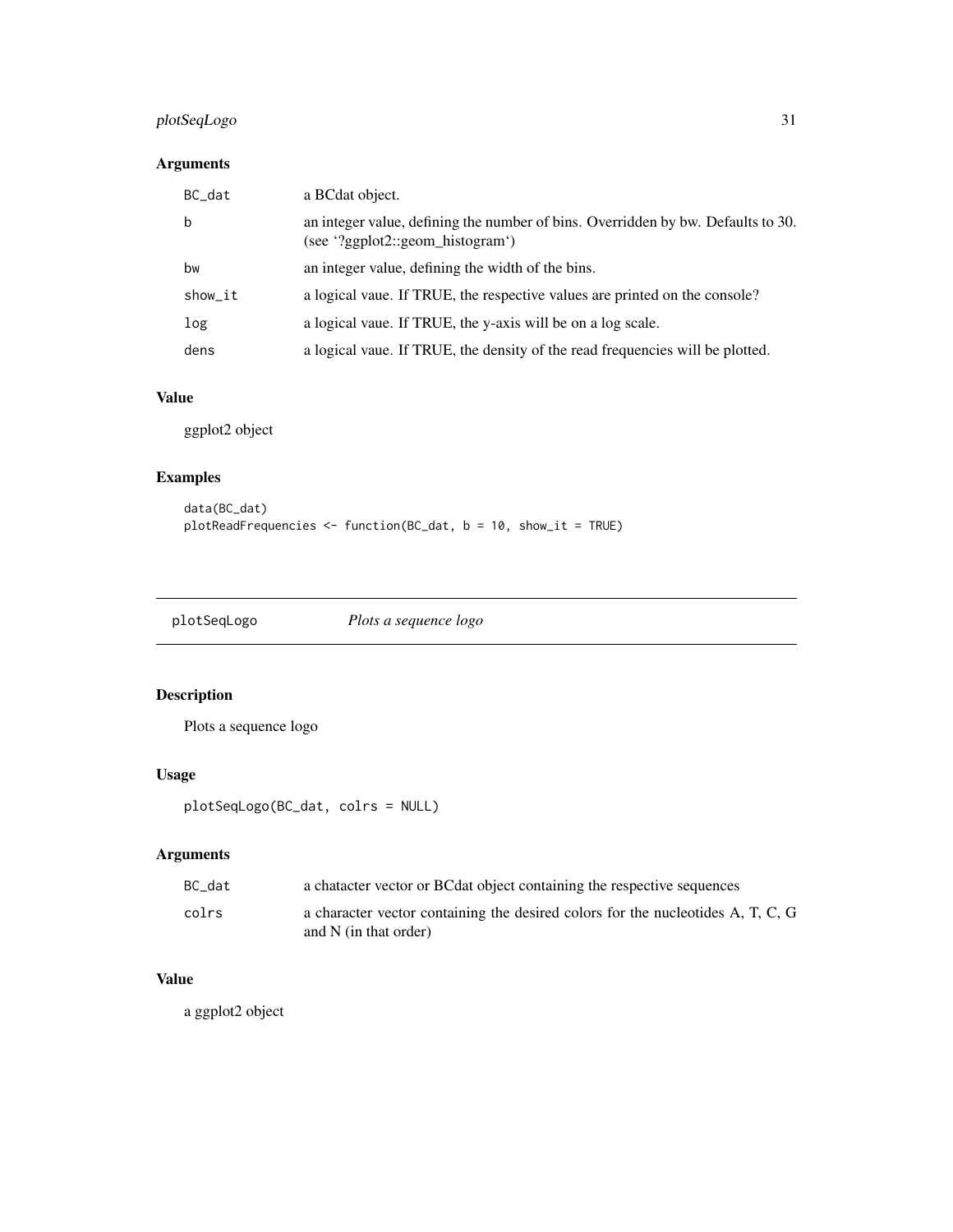<span id="page-31-0"></span>

Uses the result of the generateTimeSeriesData function as inout and generates a visualisation of the clonal contributions over a number of given time points (similar to a stacked barplot).

#### Usage

```
plotTimeSeries(
  ov_dat,
  colr = NULL,
  tp = NULL,x<sup>-</sup>label = "time",
  y_label = "contribution"
\mathcal{L}
```
#### Arguments

| ov_dat  | a numeric matrix consisting of all time points as columns and all barcode se-<br>quences as rows and the corresponding read counts as numerical values (see<br>function generateTimeSeriesData()). |
|---------|----------------------------------------------------------------------------------------------------------------------------------------------------------------------------------------------------|
| colr    | a vector of character strings identifying a certain color palette.                                                                                                                                 |
| tp      | a numeric vector containing the time points of measurement (in case of un-<br>equally distributed time points).                                                                                    |
| x_label | a character string providing the x-axis label.                                                                                                                                                     |
| y_label | a character string providing the y-axis label.                                                                                                                                                     |

#### Value

a ggplot2 object.

#### Examples

```
ov_dat <- matrix(round(runif(1:100, min = 0, max = 1000)), ncol = 5)
rownames(ov_dat) <- paste("barcode", 1:20)
plotTimeSeries(ov_dat)
```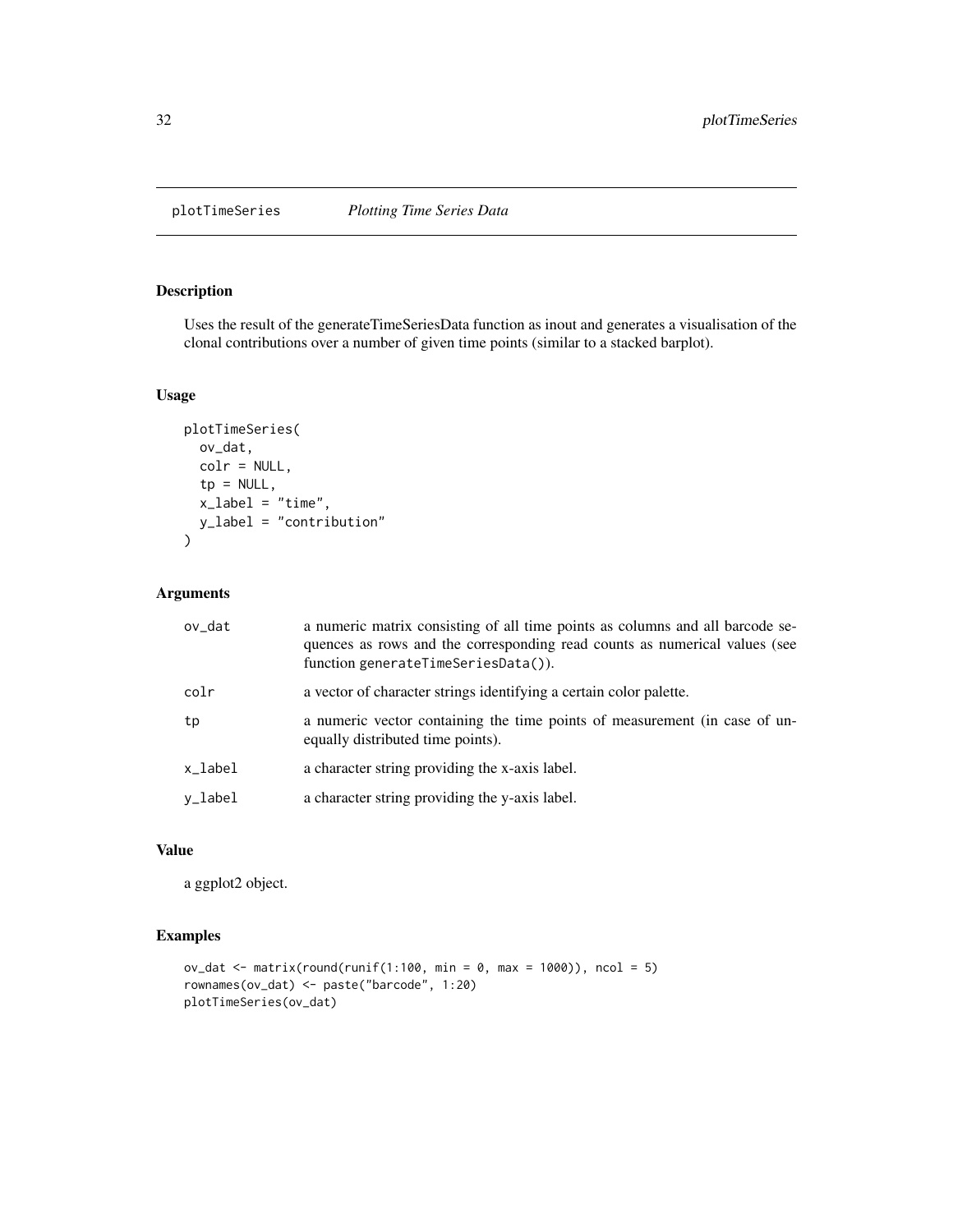<span id="page-32-0"></span>plotVennDiagramm will create a Venn Diagram ans is based on the VennDiagram package. It accepts a list of BCdat objects and will return a ggplot2 output object.

#### Usage

```
plotVennDiagram(
  BC_dat,
  alpha_value = 0.4,
  colrs = NA,
  border_color = NA,
  plot\_title = "",legend_sort = NULL,
  annotationSize = 5
)
```
# Arguments

| BC_dat       | a list of BC dat objects.                                                                           |
|--------------|-----------------------------------------------------------------------------------------------------|
| alpha_value  | color transparency value [0-1].                                                                     |
| colrs        | a character vector containing the desired colors, if NA the colors will be chosen<br>automatically. |
| border_color | a character value specifying the desired border color, if NA no border will be<br>drawn.            |
| plot_title   | a character value.                                                                                  |
| legend_sort  | a character or factor vector in case the order of legend items needs to be changed.                 |
|              | annotation Size an integer value specifying the venn diagramm internal text size.                   |

#### Value

ggplot2 object.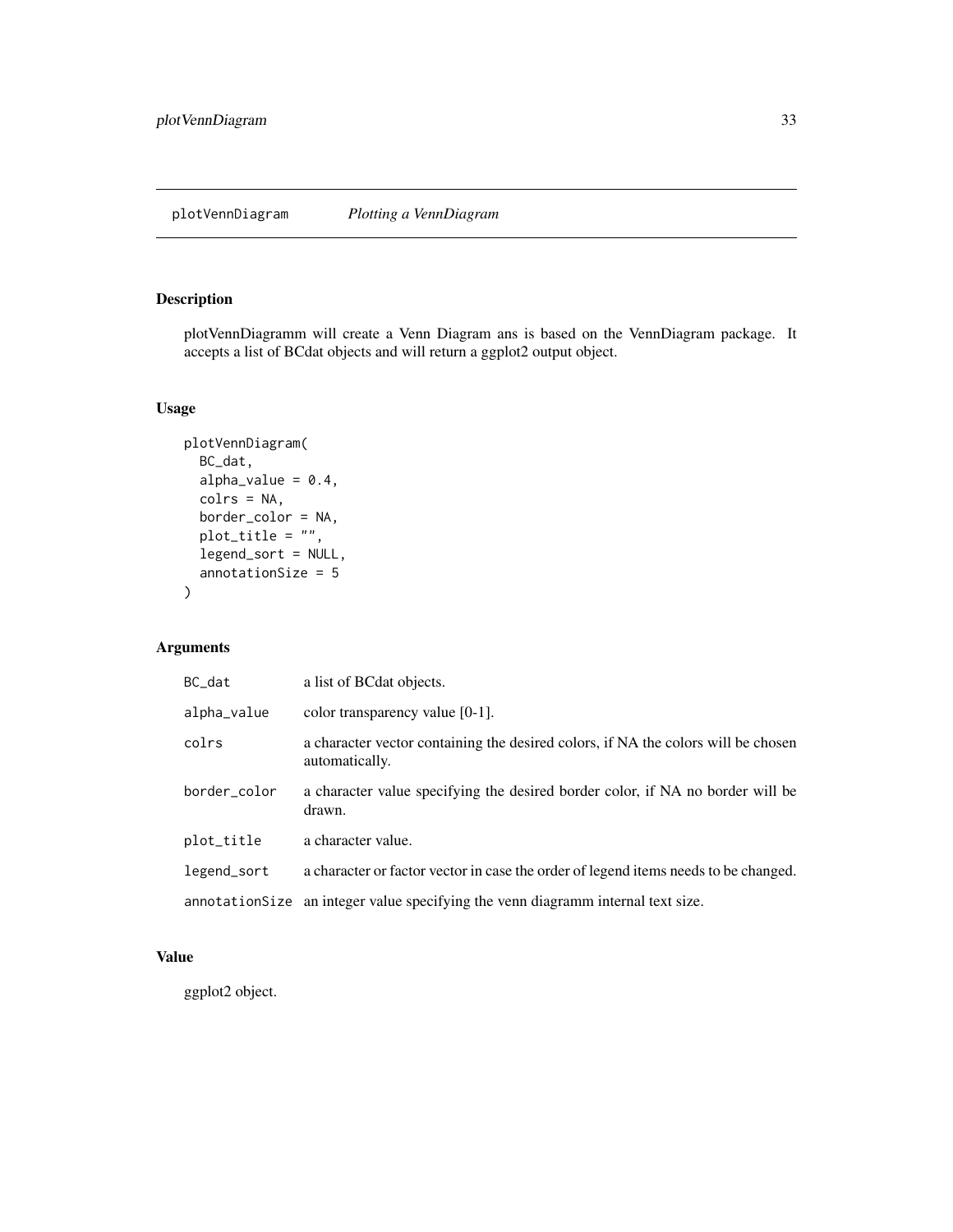<span id="page-33-0"></span>prepareDatObject *Data Object Preparation*

#### Description

generates BCdat object after barcode backbone identification.

#### Usage

prepareDatObject(dat, results\_dir, label, bc\_backbone, min\_reads, save\_it)

#### Arguments

| dat         | a tbl_df object (e.g. created by dplyr::count)                                                                                        |
|-------------|---------------------------------------------------------------------------------------------------------------------------------------|
| results_dir | a character string which contains the path to the results directory.                                                                  |
| label       | a character string which serves as a label for every kind of created output file.                                                     |
| bc backbone | a character string describing the barcode design, variable positions have to be<br>marked with the letter 'N'.                        |
| min_reads   | positive integer value, all extracted barcode sequences with a read count smaller<br>than min reads will be excluded from the results |
| save_it     | a logical value. If TRUE, the raw data will be saved as a csv-file.                                                                   |

#### Value

a BCdat object.

processingRawData *Data processing*

#### Description

Reads the corresponding fast $(a/q)$  file(s), extracts the defined barcode constructs and counts them. Optionally, a Phred-Score based quality filtering will be conducted and the results will be saved within a csv file.

#### Usage

```
processingRawData(
  file_name,
  source_dir,
  results_dir = NULL,
  mismatch = 0,
  indels = FALSE,
  label = "",
```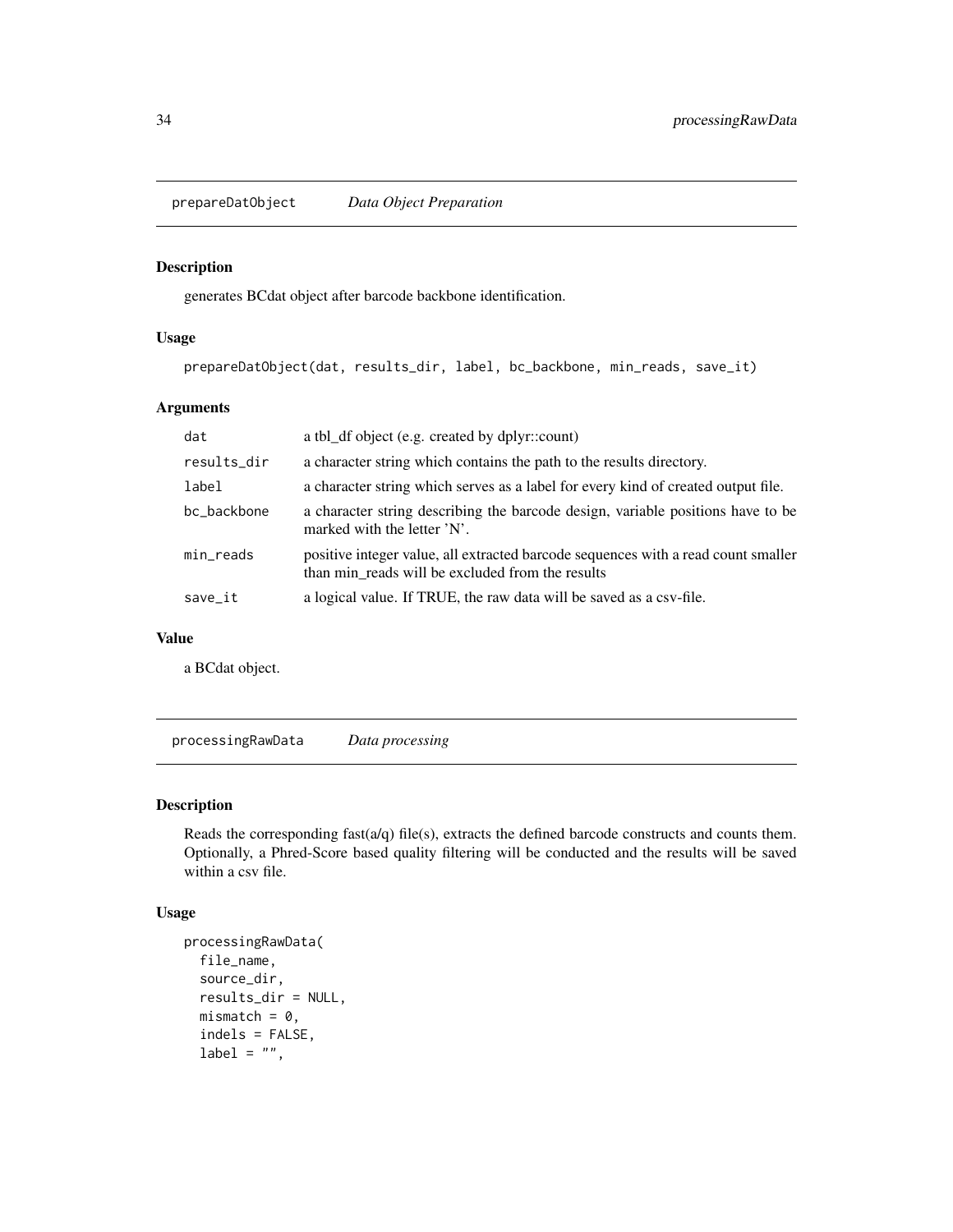# processingRawData 35

```
bc_backbone,
 bc_backbone_label = NULL,
 min\_score = 30,
 min\_reads = 2,
 save\_it = TRUE,seqLogo = FALSE,
 cpus = 1,strategy = "sequential",
 full_output = FALSE,
 wobble_extraction = TRUE,
 dist_measure = "hamming"
\mathcal{L}
```
# Arguments

| file_name         | a character string or a character vector, containing the file name(s).                                                                                                                                                                                                                                                                                        |  |
|-------------------|---------------------------------------------------------------------------------------------------------------------------------------------------------------------------------------------------------------------------------------------------------------------------------------------------------------------------------------------------------------|--|
| source_dir        | a character string which contains the path to the source files.                                                                                                                                                                                                                                                                                               |  |
| results_dir       | a character string which contains the path to the results directory. If no value is<br>assigned the source_dir will automatically also become the results_dir.                                                                                                                                                                                                |  |
| mismatch          | an positive integer value, default is 0, if greater values are provided they indicate<br>the number of allowed mismtaches when identifying the barcode constructes.                                                                                                                                                                                           |  |
| indels            | a logical value. If TRUE the chosen number of mismatches will be interpreted<br>as edit distance and allow for insertions and deletions as well (currently under<br>construction).                                                                                                                                                                            |  |
| label             | a character string which serves as a label for every kind of created output file.                                                                                                                                                                                                                                                                             |  |
| bc_backbone       | a character string describing the barcode design, variable positions have to be<br>marked with the letter 'N'. If only a clustering of the sequenced reads should be<br>applied bc_backbone is expecting the string "none" and the mismatch parameter<br>will then be interpreted as maximum dissimilarity for which two reads will be<br>clustered together. |  |
| bc_backbone_label |                                                                                                                                                                                                                                                                                                                                                               |  |
|                   | a character vector, an optional list of barcode backbone names serving as ad-<br>ditional identifier within file names and BCdat labels. If not provided ordinary<br>numbers will serve as alternative.                                                                                                                                                       |  |
| min_score         | a positive integer value, all fastq sequence with an average score smaller then<br>$min\_score$ will be excluded, if $min\_score = 0$ there will be no quality score<br>filtering                                                                                                                                                                             |  |
| min_reads         | positive integer value, all extracted barcode sequences with a read count smaller<br>than min reads will be excluded from the results                                                                                                                                                                                                                         |  |
| save_it           | a logical value. If TRUE, the raw data will be saved as a csv-file.                                                                                                                                                                                                                                                                                           |  |
| seqLogo           | a logical value. If TRUE, the sequence logo of the entire NGS file will be gen-<br>erated and saved.                                                                                                                                                                                                                                                          |  |
| cpus              | an integer value, indicating the number of available cpus.                                                                                                                                                                                                                                                                                                    |  |
| strategy          | since the future package is used for parallelisation a strategy has to be stated,<br>the default is "sequential" (cpus = 1) and "multisession" (cpus $> 1$ ). For further<br>information please read future::plan() R-Documentation.                                                                                                                          |  |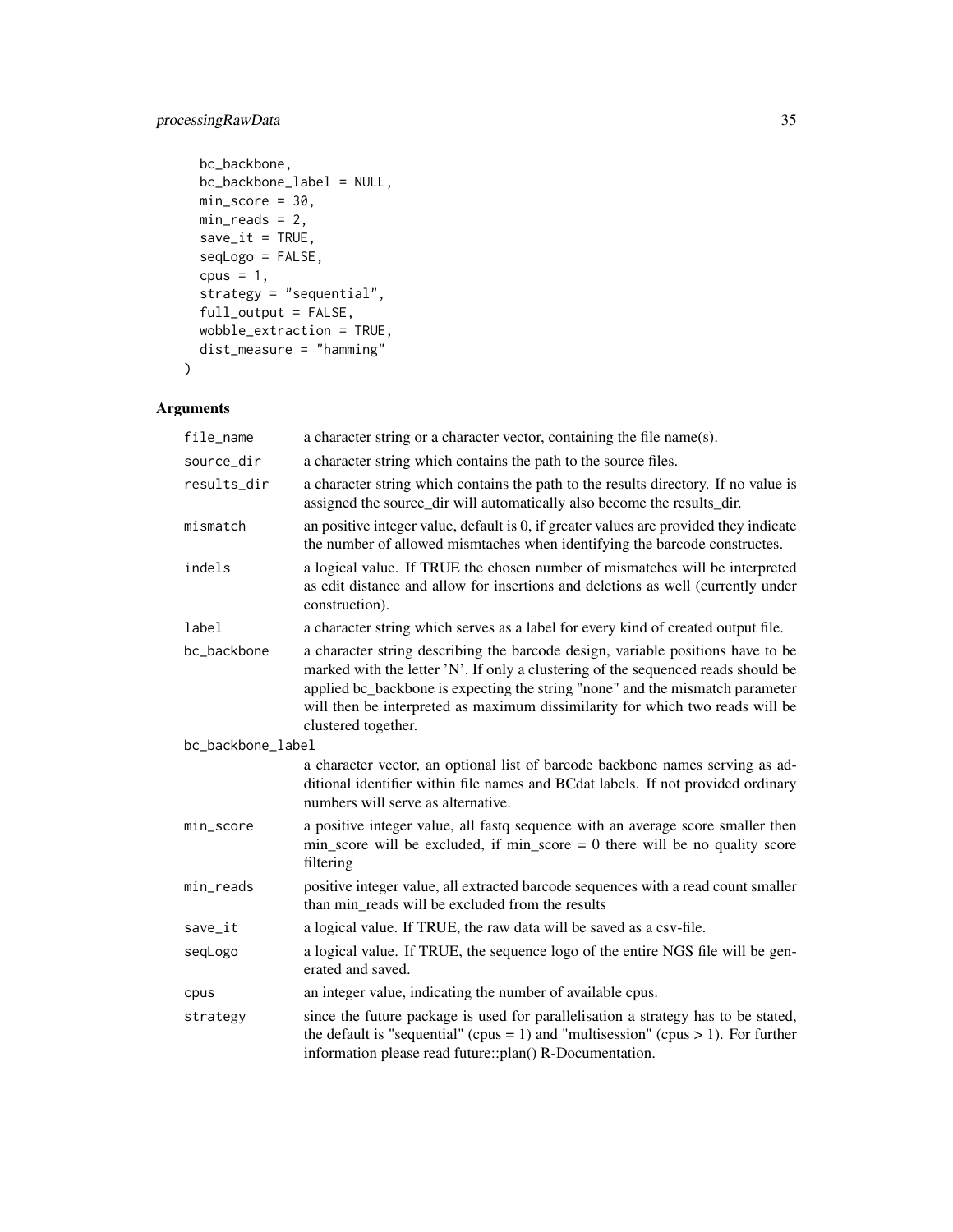<span id="page-35-0"></span>

| full_output       | a logical value. If TRUE, additional output files will be generated.                                                                                                                                                                                                                                                                                                                                                                                                                                                                         |  |
|-------------------|----------------------------------------------------------------------------------------------------------------------------------------------------------------------------------------------------------------------------------------------------------------------------------------------------------------------------------------------------------------------------------------------------------------------------------------------------------------------------------------------------------------------------------------------|--|
| wobble_extraction |                                                                                                                                                                                                                                                                                                                                                                                                                                                                                                                                              |  |
|                   | a logical value. If TRUE, single reads will be stripped of the backbone and only<br>the "wobble" positions will be left.                                                                                                                                                                                                                                                                                                                                                                                                                     |  |
| dist_measure      | a character value. If "bc_backbone = 'none'", single reads will be clustered<br>based on a distance measure. Available distance methods are Optimal string<br>aligment ("osa"), Levenshtein ("lv"), Damerau-Levenshtein ("dl"), Hamming<br>("hamming"), Longest common substring ("lcs"), q-gram ("qgram"), cosine ("co-<br>sine"), Jaccard ("jaccard"), Jaro-Winkler ("jw"), distance based on soundex en-<br>coding ("soundex"). For more detailed information see string dist function of the<br>stringdist-package for more information) |  |

#### Value

a BCdat object which will include read counts, barcode sequences, the results directory and the search barcode backbone.

#### Examples

```
## Not run:
bc_backbone <- "ACTNNCGANNCTTNNCGANNCTTNNGGANNCTANNACTNNCGANNCTTNNCGANNCTTNNGGANNCTANNACTNNCGANN"
source_dir <- system.file("extdata", package = "genBaRcode")
BC_dat <- processingRawData(file_name = "test_data.fastq.gz", source_dir,
         results_dir = "/my/test/directory/", mismatch = 2, label = "test", bc_backbone,
         min_score = 30, indels = FALSE, min_reads = 2, save_it = FALSE, seqLogo = FALSE)
```
## End(Not run)

qualityFiltering *Quality Filtering*

#### Description

Excludes all sequences of a given fastq file below a certain quality value.

#### Usage

```
qualityFiltering(file_name, source_dir, min_score = 30)
```
#### Arguments

| file_name  | a character string containing the name of the source file.                                                      |
|------------|-----------------------------------------------------------------------------------------------------------------|
| source_dir | a character string containing the path to the source directory.                                                 |
| min_score  | an integer value representing the minimal average phred score a read has to<br>achieve in order to be accepted. |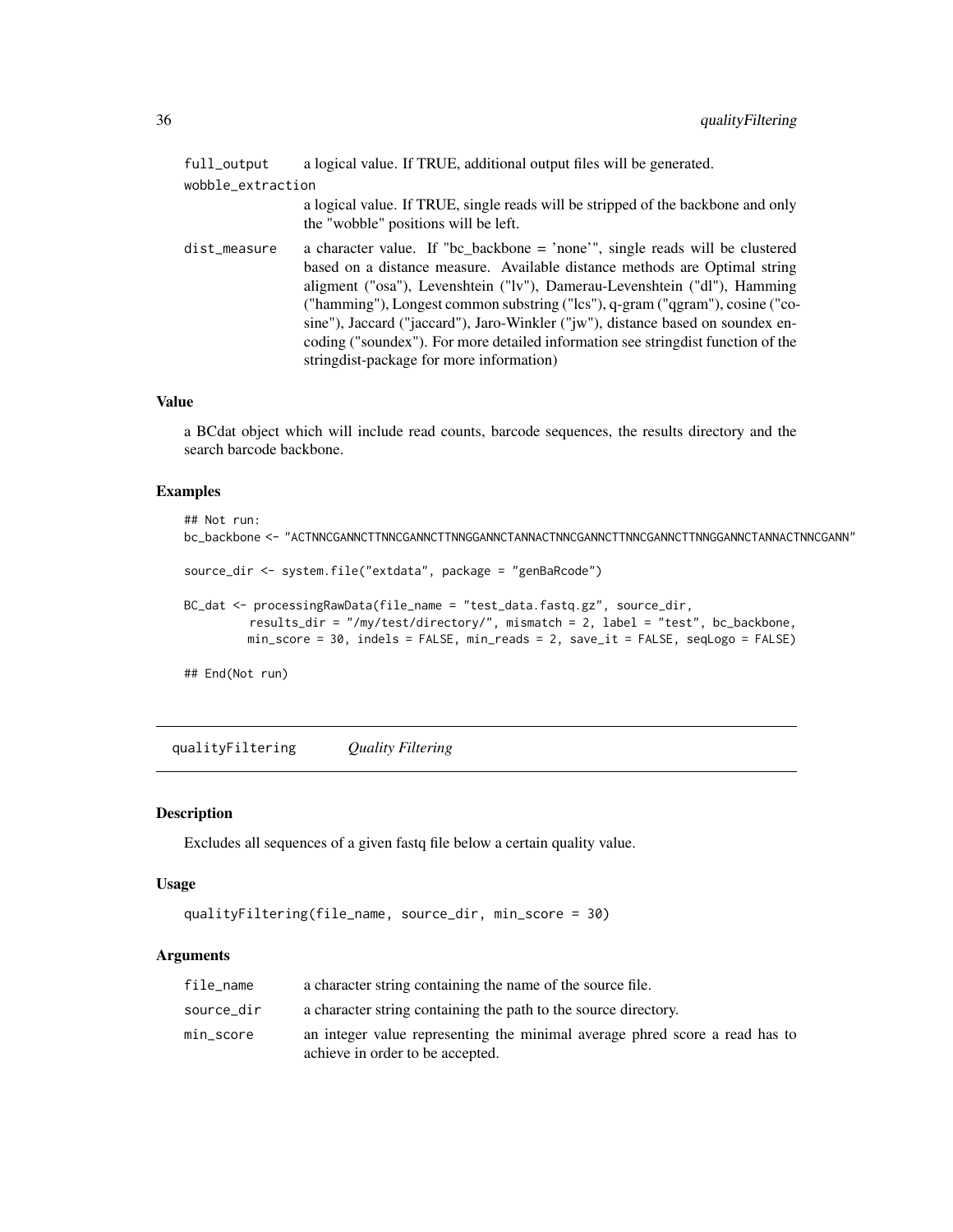#### <span id="page-36-0"></span>readBCdat 37

# Value

a ShortRead object.

# Examples

```
## Not run:
source_dir <- system.file("extdata", package = "genBaRcode")
qualityFiltering(file_name = "test_data.fastq.gz", source_dir,
results_dir = getwd(), min_score = 30)
```

```
## End(Not run)
```
readBCdat *Data Input*

# Description

Reads a data table (csv-file) and returns a BCdat objects.

#### Usage

```
readBCdat(path, label = "", BC_backbone = "", file_name, s = ";")
```
# Arguments

| path        | a character string containing the path to a saved read count table (two columns<br>containing read counts and barcode sequences). |
|-------------|-----------------------------------------------------------------------------------------------------------------------------------|
| label       | a character string containing a label of the data set.                                                                            |
| BC_backbone | a character string containing the barcode structure information.                                                                  |
| file_name   | a character string containing the name of the file to read in.                                                                    |
| S           | a character value, identifying the column separating char.                                                                        |

# Value

a BCdat object.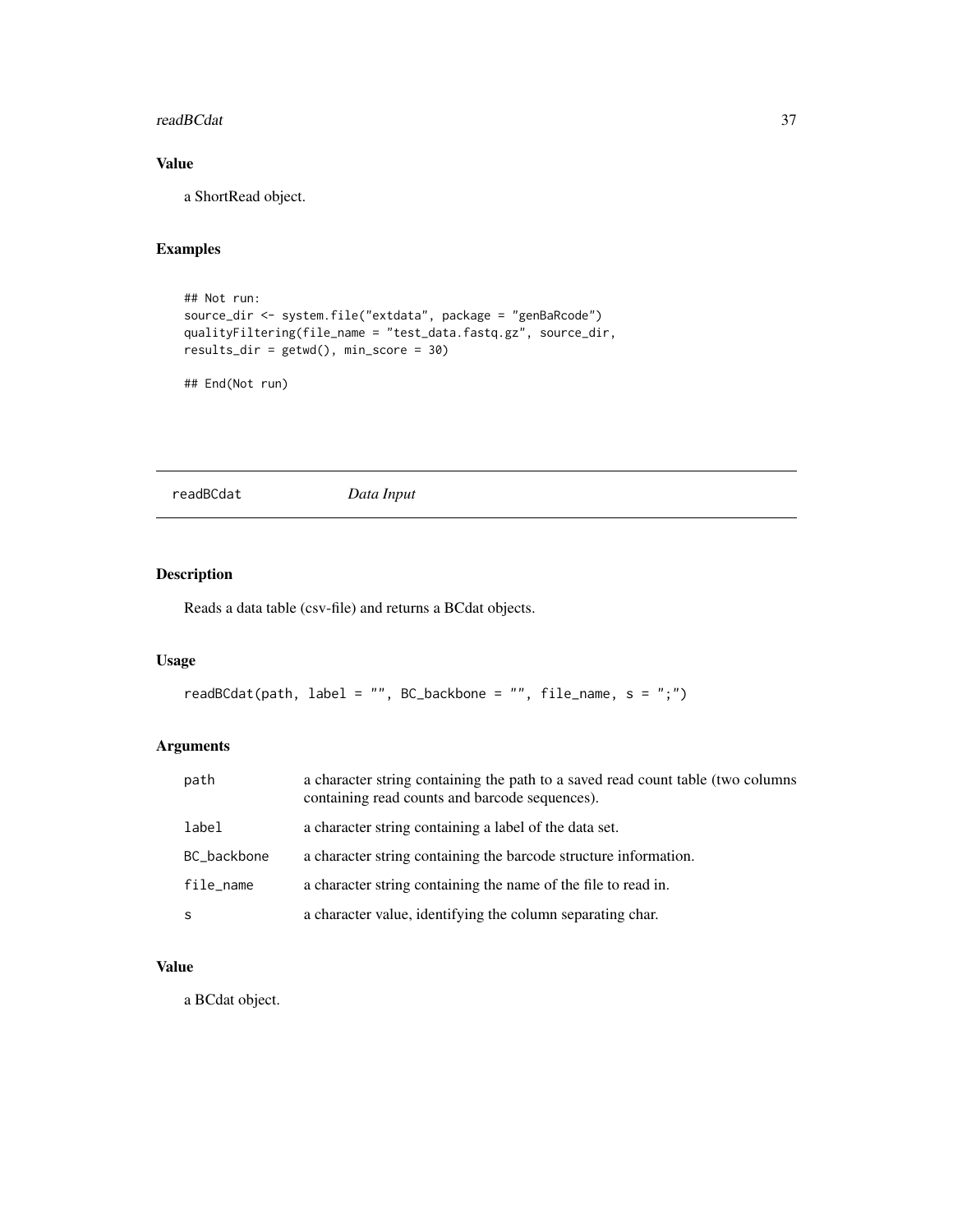<span id="page-37-0"></span>

Replacing the Barcode Backbone slot of a BCdat objects.

#### Usage

setBackbone(object, value)

#### Arguments

| object | a BCdat object.                                                                 |
|--------|---------------------------------------------------------------------------------|
| value  | a character string consisting of exclusively IUPAC-nucleotide-code conform let- |
|        | ters.                                                                           |

#### Value

a BCdat object.

#### Examples

```
data(BC_dat)
new_backbone <- getBackboneSelection("BC32-T-Sapphire")
BC_dat_new <- setBackbone(BC_dat, new_backbone)
```
setLabel *Replacing the Label slot of a BCdat objects.*

#### Description

Replacing the Label slot of a BCdat objects.

# Usage

setLabel(object, value)

#### Arguments

| object | a BCdat object.     |
|--------|---------------------|
| value  | a character string. |

#### Value

a BCdat object.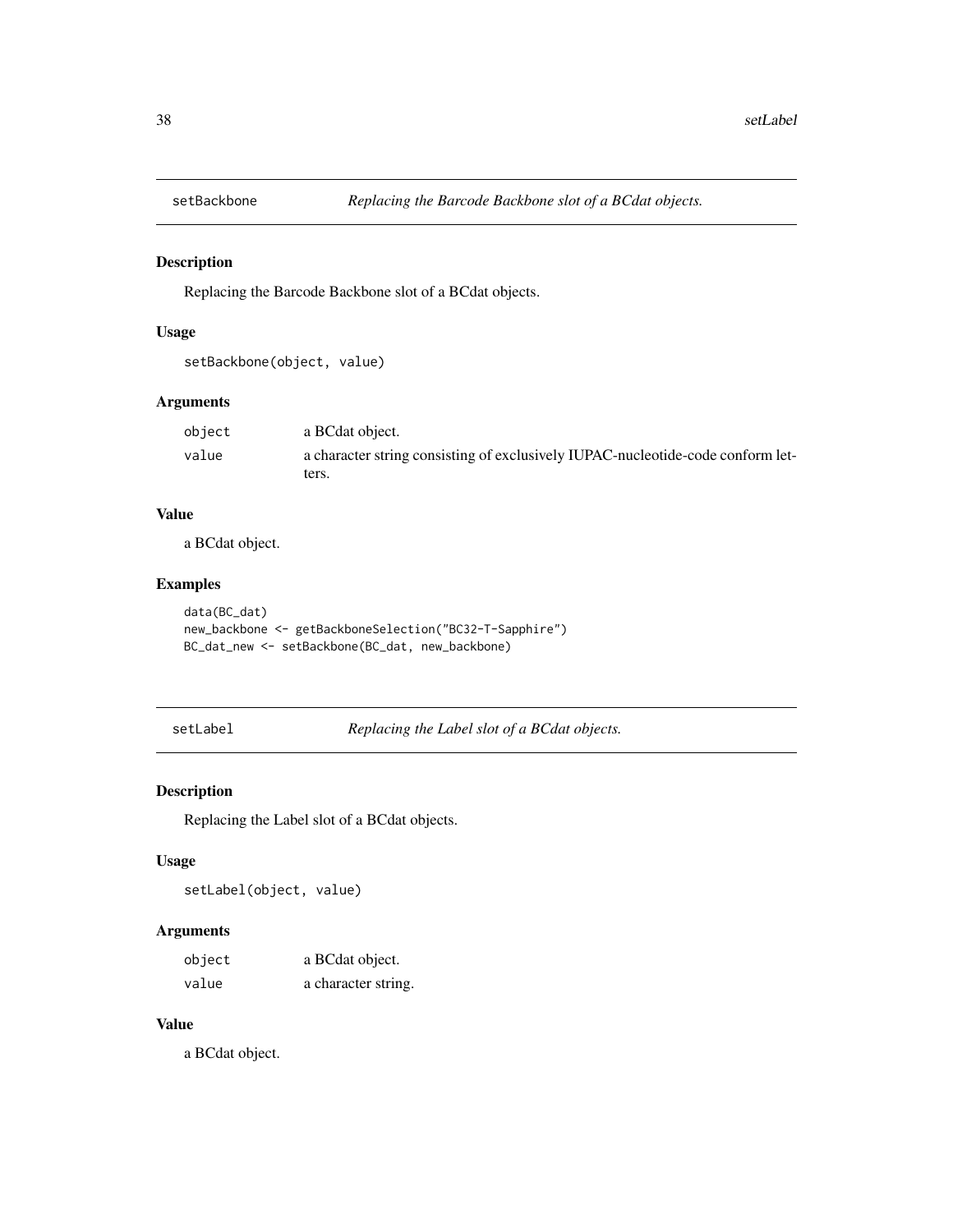#### <span id="page-38-0"></span>setReads 39

#### Examples

```
data(BC_dat)
new_label <- "foo-bar"
BC_dat_new <- setLabel(BC_dat, new_label)
```
setReads *Replacing the Read-Count slot of a BCdat objects.*

### Description

Replacing the Read-Count slot of a BCdat objects.

### Usage

```
setReads(object, value)
```
#### Arguments

| object | a BCdat object.                                                         |
|--------|-------------------------------------------------------------------------|
| value  | a data.frame caontaining two columns called "read_count" and "barcode". |

#### Value

a BCdat object.

#### Examples

```
data(BC_dat)
require("dplyr")
bcs <- unlist(lapply(1:20, function(x) {
       c("A", "C", "T", "G") %>% sample(replace = TRUE, size = 32) %>% paste0(collapse = "")
       }))
new_read_count_table <- data.frame(read_count = sample(1:1000, size = 20), barcode = bcs)
BC_dat_new <- setReads(BC_dat, new_read_count_table)
```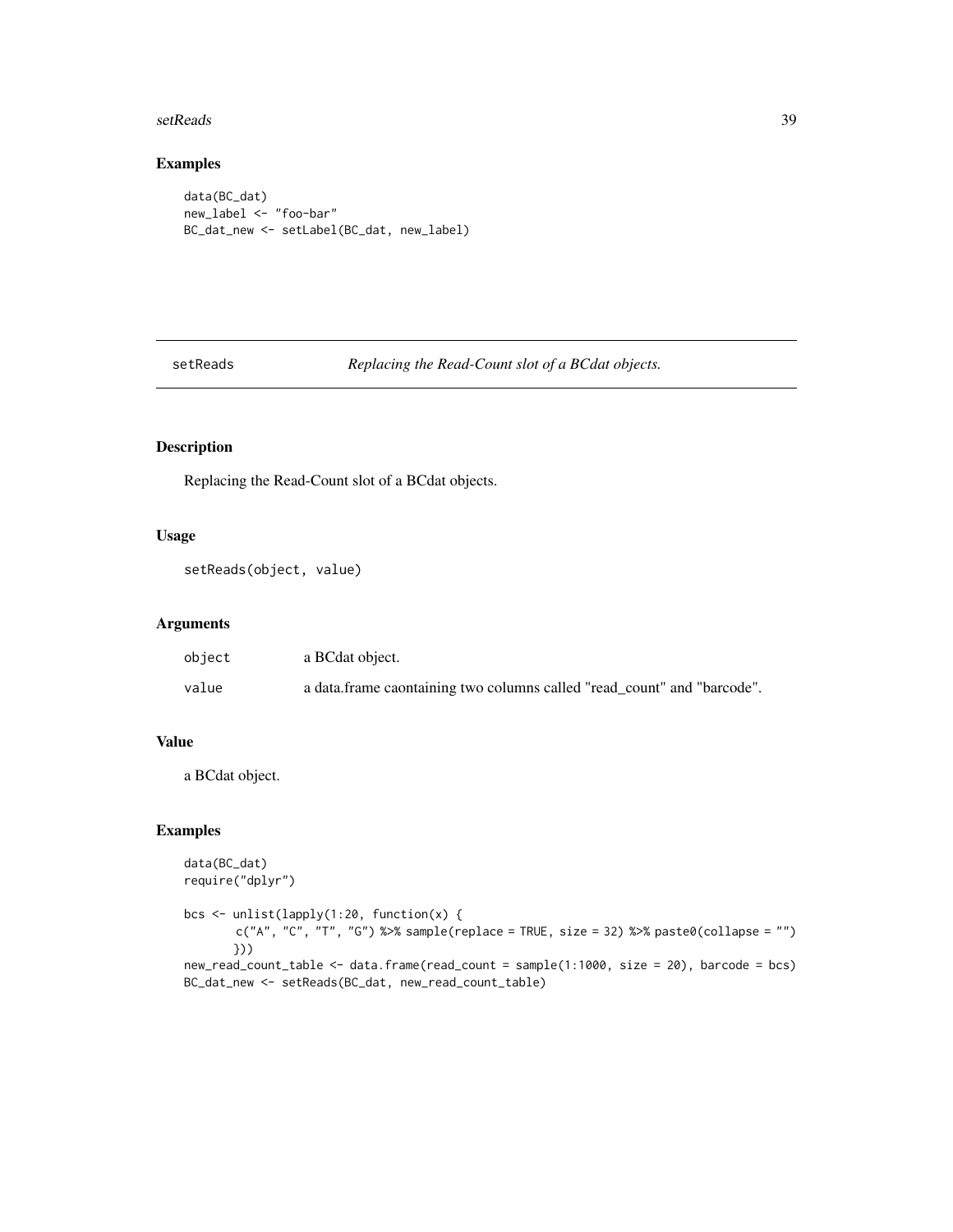<span id="page-39-0"></span>

Replacing the Results Directory slot of a BCdat objects.

#### Usage

```
setResultsDir(object, value)
```
#### Arguments

| object | a BCdat object.                         |
|--------|-----------------------------------------|
| value  | a character string of an existing path. |

# Value

a BCdat object.

# Examples

data(BC\_dat) new\_path <- getwd() BC\_dat\_new <- setResultsDir(BC\_dat, new\_path)